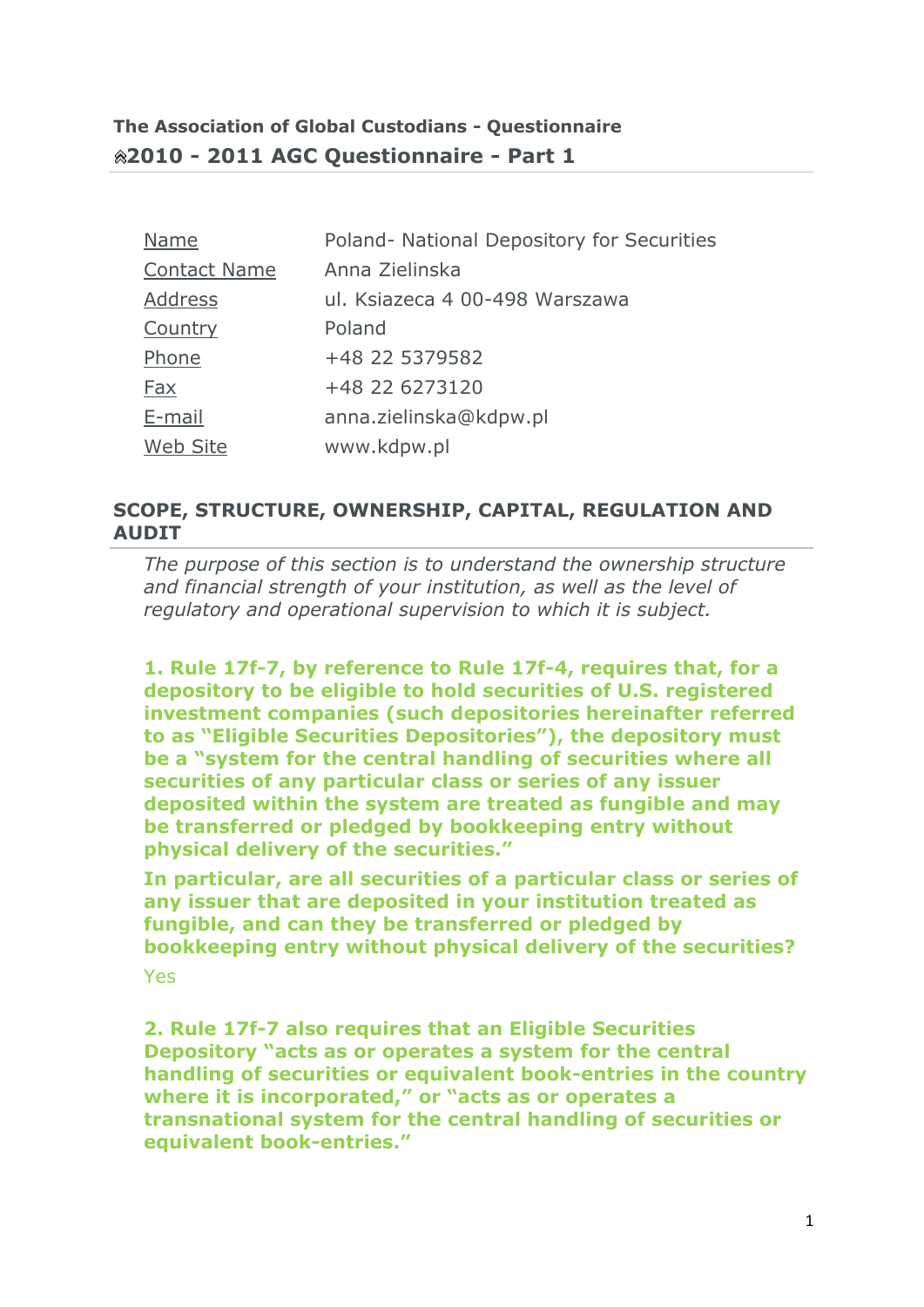# **Does your institution: (Choose all that apply.)**

Act as or operate a system for the central handling of securities or equivalent book-entries in the country where it is incorporated? (please answer 2b)

#### **2b. Please specify the types of securities for which you act as or operate a system for the central handling of securities or equivalent book-entries:**

equities: domestic and foreign shares, foreign index certificates, investment certificates, rights to shares, subscription rights, warrants, index participation units; debt instruments: T-bonds, international financial institutions bonds, central bank bonds, municipal bonds, domestic and foreign corporate bonds, convertible bonds, bonds with priorities rights, mortgage bonds; derivatives: futures contracts, options; exchange traded funds.

# **3. What type of legal entity is the institution? (Choose all that apply.)**

Other (please answer 3a)

#### **3a. Please explain:**

Joint stock company partly owned by : - Warsaw Stock Exchange - National Bank of Poland - Ministry of State Treasury

## **4. Is the institution operated as a "for profit" or a "not for profit" organization?**

Not for profit, however, it may set aside a share of its profits for the payment of a dividend if the profits generated do not need to be retained to enable the Company to perform its business activities

## **5. Please provide the names of the owners and their ownership interest percentages.**

33 % Warsaw Stock Exchange 33 % National Bank of Poland (Central Bank) 33 % Ministry of State Treasury

## **6. Please answer the following:**

# **6a. What is the date of establishment of the depository?**  07/Nov/1994

# **6b. What is the date that the depository's operations began?** 11/Apr/1991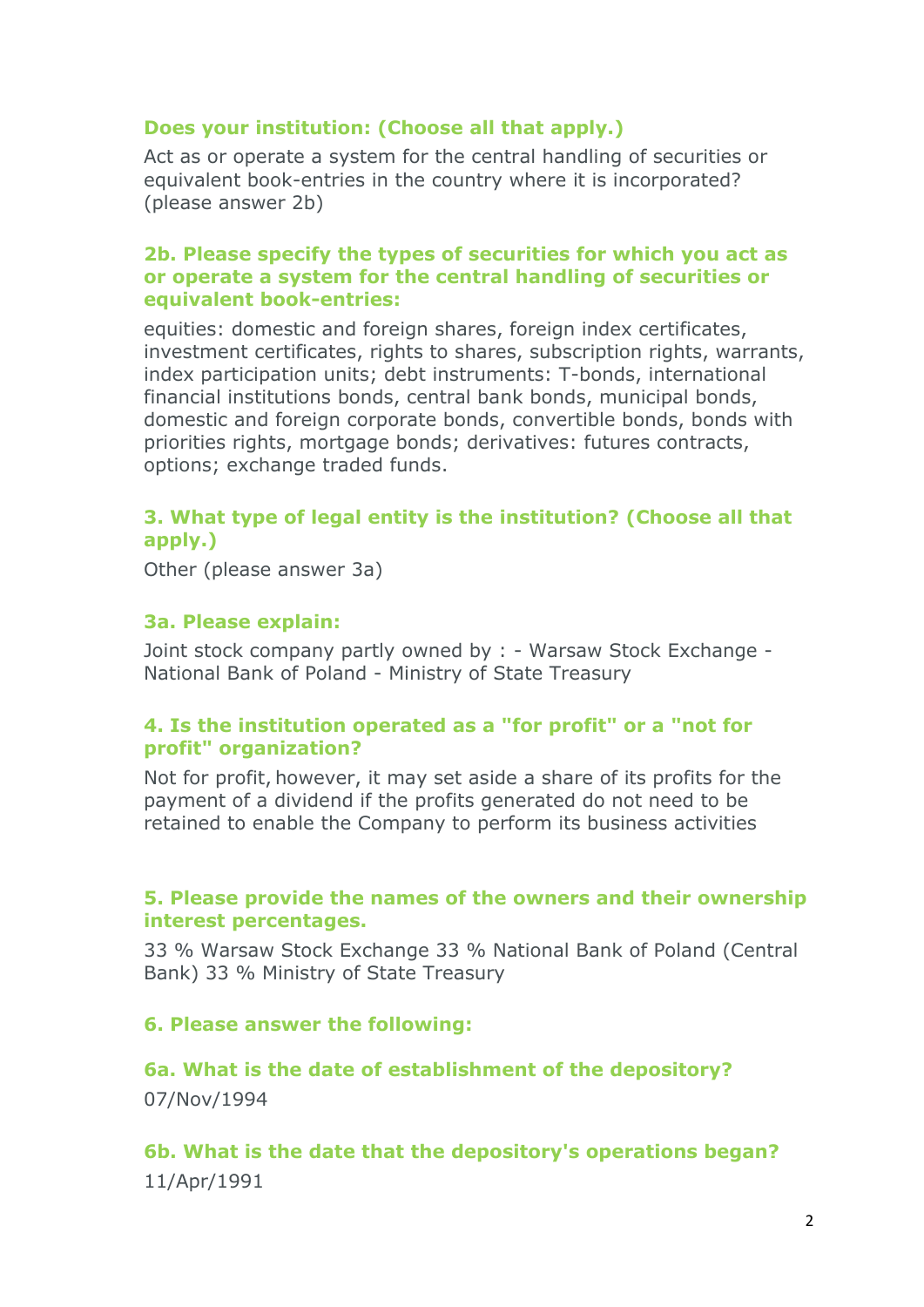## **7. Under what regulation or statute is the depository established and governed?**

The Trading in Financial Instruments Act, Statute of the KDPW

#### **7a. Is the regulation or statute electronically available?**

Yes (please answer 7b)

#### **7b. If regulation or statute is electronically available, please supply web address(es) here or upload document(s) in question 7c.**

http://www.knf.gov.pl/en/Images/obrot\_03\_03\_tcm81-4128.pdf http://www.kdpw.pl/en/regulacje/Documents/statut\_e.pdf

## **7c. Please supply document(s) here:**

**7d. Please provide details of the structure and composition of your Board together with their industry experience and responsibilities in governing the depository.**

#### **What are the qualifications to become a board member?**

The Polish legal system (Code of Commercial Companies) provides for general requirements concerning members of company governing bodies. Qualification requirements concerning specific educational background and professional experience in a given field are set out in certain acts of law governing the operation of entities in a given sector, e.g. banks or some companies of specific character established pursuant to a separate act of law. The Act on Trading in Financial Instruments dated 29 July 2005, pursuant to which the National Depository operates, includes no such provisions with respect to the Board of a company. In such a situation, qualification requirements are set by a body authorized to appoint a Board member. Such qualification requirements depend on the assessment of the company's needs in specific cases.

## **7e. What are the election procedures?**

The President of the Board is appointed and, as the case may be, dismissed by the General Meeting of Shareholders in a secret ballot by an absolute majority of votes (more than half of the votes cast). The General Meeting is valid and may adopt resolutions if at least half of the shares are represented. The shareholders of the company are, in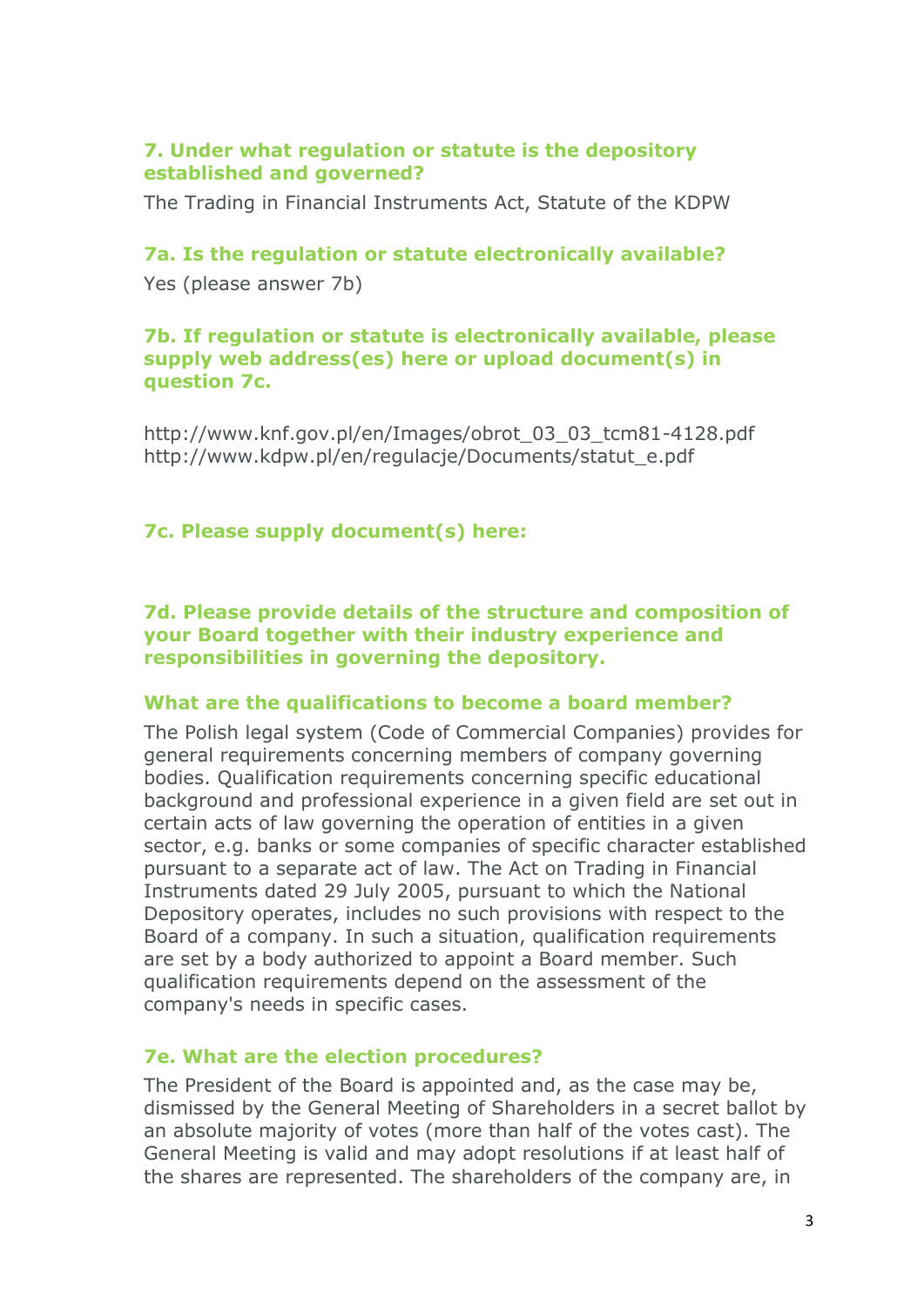equal parts: the State Treasury represented by the Minister of the State Treasury, the Warsaw Stock Exchange and the National Bank of Poland. Members of the Board, including one or more vice-presidents of the Board, are appointed, at the request of the President of the Board, by the Supervisory Board of the Depository. Such appointment takes place at the meeting of the Supervisory Board in an open vote by an absolute majority of votes cast by the members of the Supervisory Board present at the meeting. The meeting is valid if all members of the Supervisory Board have been notified of the meeting at least 5 days prior to its date and at least half of the members of the Supervisory Board are present. In order to adopt a resolution concerning the appointment or, as the case may be, dismissal of a member of the Board (as well as in other matters), such an item must be included in the agenda of a given meeting.

## **7f. What is maximum length of time they can serve as a board member?**

Such time length is set out in the Articles of Association of the National Depository. It amounts to three years constituting joint term of office of the Board members. The mandates of all Board members expire on the day an Annual Meeting of Shareholders for the previous full financial year of serving as the member is held. Under Polish law there is no limit as to the number of terms of office, however there is a limitation as to the duration of such a term, which in joint stock companies is 5 years.

#### **7g. Who is responsible for regulating the board members?**

The number of Board members, the duration of the term of office (in accordance with the statutory norm, no shorter however than 1 year), any additional rights for the President of the Board associated with supervising the work of the Board, as well as the manner of voting, the validity of Board meetings, extension or, as the case may be, limitation of competences of the Board in accordance with the Code of Commercial Companies are set out in the Articles of Association, i.e. by shareholders acting as the General Meeting.

#### **7h. What is the extent of their voting powers?**

Each Board member has one vote. Resolutions are adopted by ordinary majority of votes. In the case of a tie, the President of the Board has the casting vote. Each Board member may have a dissenting opinion, if they vote against the resolution. Such a dissenting opinion must be written down in the resolution and legal and factual justification for it must be given.

## **8. Rule 17f-7 requires that an Eligible Securities Depository "is**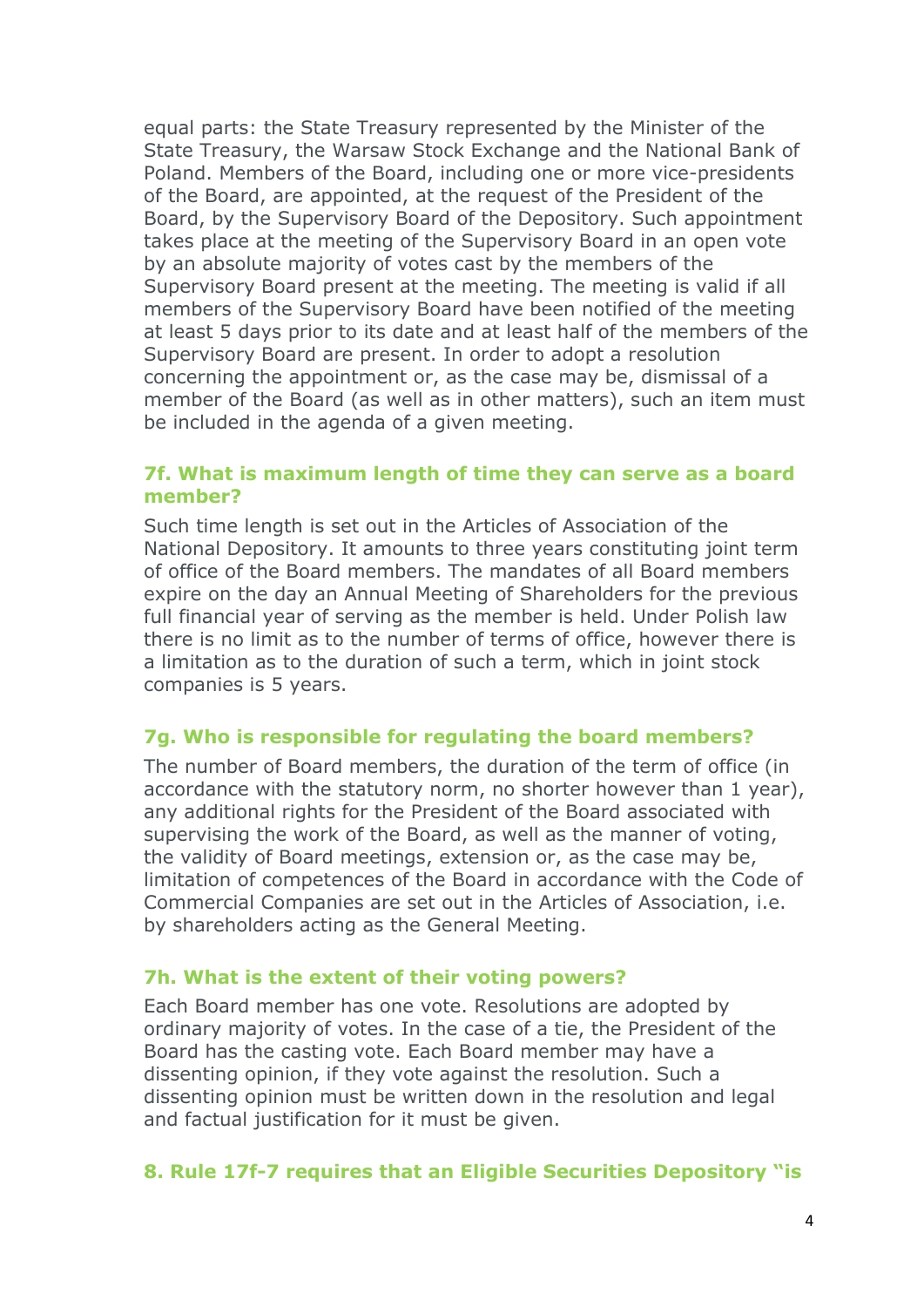**regulated by a foreign financial regulatory authority as defined under section 2(a)(50) of the Act", with section 2(a)(50) establishing that "'foreign financial regulatory authority' means any (A) foreign securities authority, (B) other governmental body or foreign equivalent of a self-regulatory organization empowered by a foreign government to administer or enforce its laws relating to the regulation of fiduciaries, trusts, commercial lending, insurance, trading in contracts of sale of a commodity for future delivery, or other instruments traded on or subject to the rules of a contract market, board of trade or foreign equivalent, or other financial activities, or (C) membership organization a function of which is to regulate the participation of its members in activities listed above."**

**Who regulates the activities of the depository? (Choose all that apply.)**

A governmental body or regulatory organization empowered to administer or enforce laws related to securities matters.

## **9. Please provide the name of regulatory authority(ies) identified in question 8:**

The Polish Financial Supervision Authority (PFSA)

# **10. Rule 17f-7 requires that an Eligible Securities Depository "is subject to periodic examination by regulatory authorities or independent accountants."**

# **Is the depository subject to periodic examination by: (Choose all that apply.)**

Independent accountant

# **11. What enforcement actions are available to the regulatory authority(ies) for breach of applicable statute or regulatory requirements? (Choose all that apply.)**

# **Name of Authority #1 (please answer 11a):**

The Polish Financial Supervision Authority (PFSA)

# **11a.**

Fines, Other (please answer 11b)

# **11b. Please explain:**

An authorized representative of PFSA shall have the right to review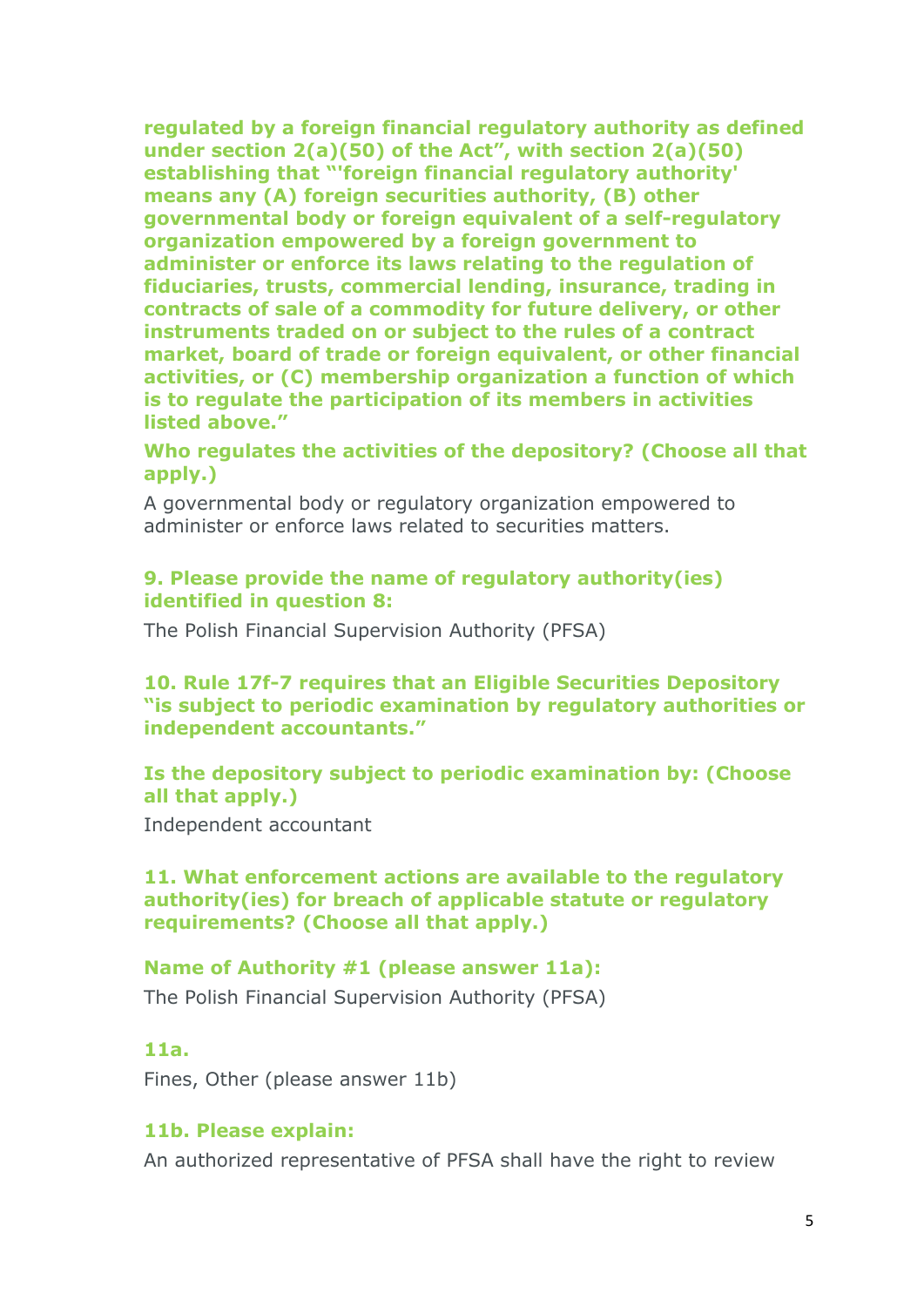KDPW`s books, documents and other carriers of information; to participate in the meetings of the supervisory board and in the general meetings of shareholders of KDPW. Upon a written request of PFSA, the KDPW management board shall be obliged to convene an extraordinary general meeting of shareholders or to put any matters specified by PFSA on the agenda of the general meetings. In case the management board refuses to do it, PFSA may appeal to a court to convene an extraordinary general meeting. PFSA may order the supervisory board to adopt a resolution concerning a particular matter. PFSA may appeal to a court against any resolution of the general meeting of shareholders or supervisory board, within 30 days of the date of receiving notice of the resolution, if it violates the provisions of law, the provisions of the KDPW's statute, the rules or principles of safety of trading, or if the resolution has been adopted contrary to the provisions of law, provisions of the KDPW's statute or the rules.

#### **Name of Authority #2 (please answer 11c):**

#### **11c.**

# **12. Has there been any use of such enforcement actions in the last three years?**

No

# **Capital**

# **13. Are annual financial statements publicly disclosed?**

Yes (please answer 13a)

# **13a. If yes, the AGC requests a copy of the institution's annual report. Is the annual report available electronically?**

Yes (please answer 13b)

# **13b. If yes, please upload the document(s) here or insert web link(s) in question 13d:**

# **13c. If more than one document for 13b, please upload the additional document here:**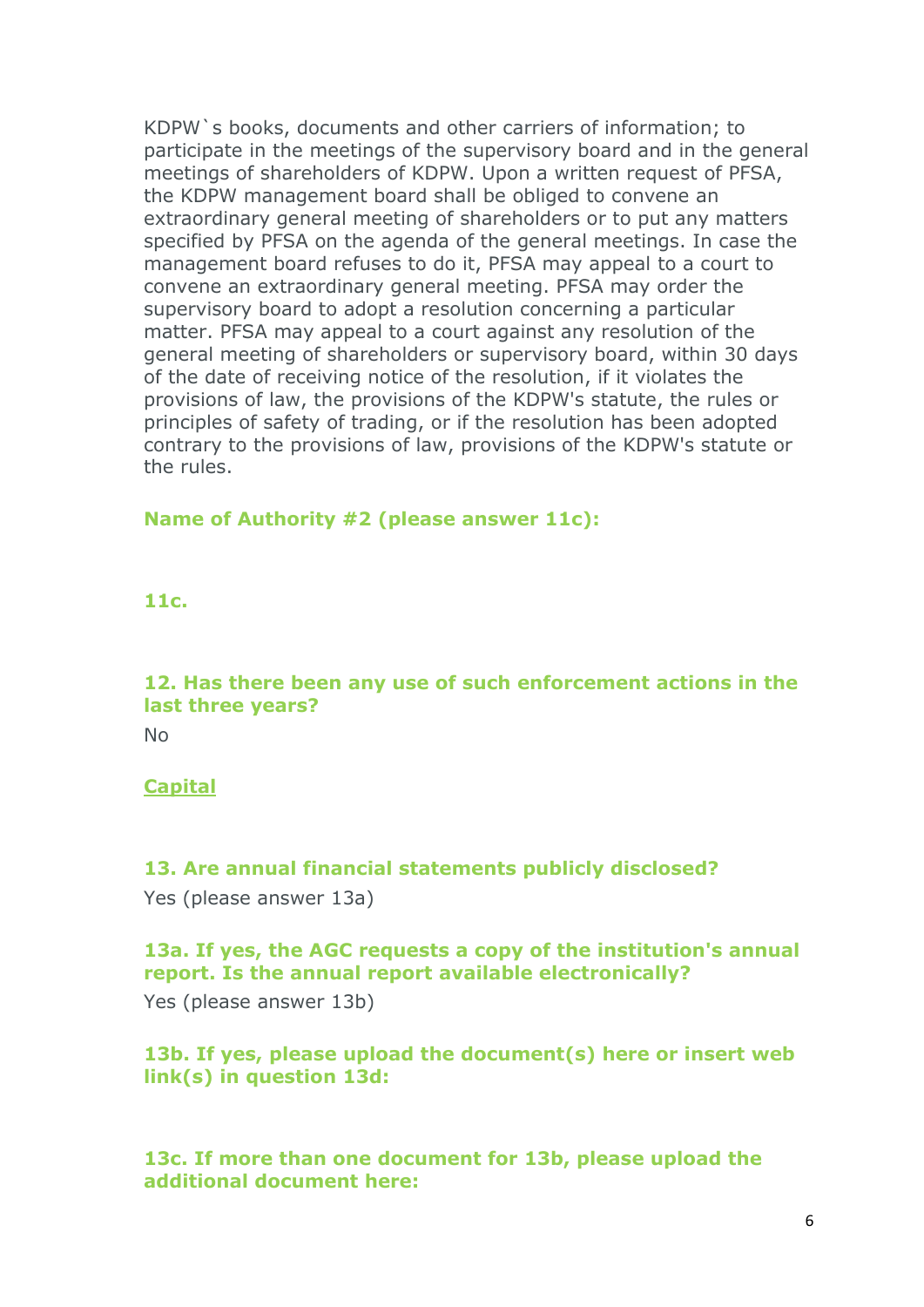## **13d. Please insert web link(s) for 13b here:**

http://media.kdpw.pl/files/raporty/2009/index.html

#### **Internal Audit**

#### **14. Is an internal audit undertaken in your depository?**

Yes (please answer 14a)

#### **14a. If yes, what areas does the audit cover (financials, operations, etc.) and which department in your depository handles it?**

The audit covers operations, compliance and partially financials areas. It is handled by the Internal Audit Department.

## **14b. How frequently does the internal audit occur? (Choose one.)**

Two or more times a year (please answer 14d)

#### **14d. Are the results of the internal audit publicly available?**

No (please answer 14e)

#### **14e. Please select the statement that most accurately characterizes the results of the last internal audit: (Choose one.)**

No material exceptions found.

#### **14g. Please list the date of your last internal audit performed by internal auditors and the period that the audit covered:**

31 August to 17 September 2010, the audit covered the period from 1 June to 31 August 2010

#### **15. Is a financial audit performed by an external party? If yes, which type of entity? (Choose all that apply.)**

Yes - Audit firm (please answer 15a), Yes - Regulatory authority (please answer 15a)

**15a. If yes, please state name(s) of organization(s) who undertake the financial audit.**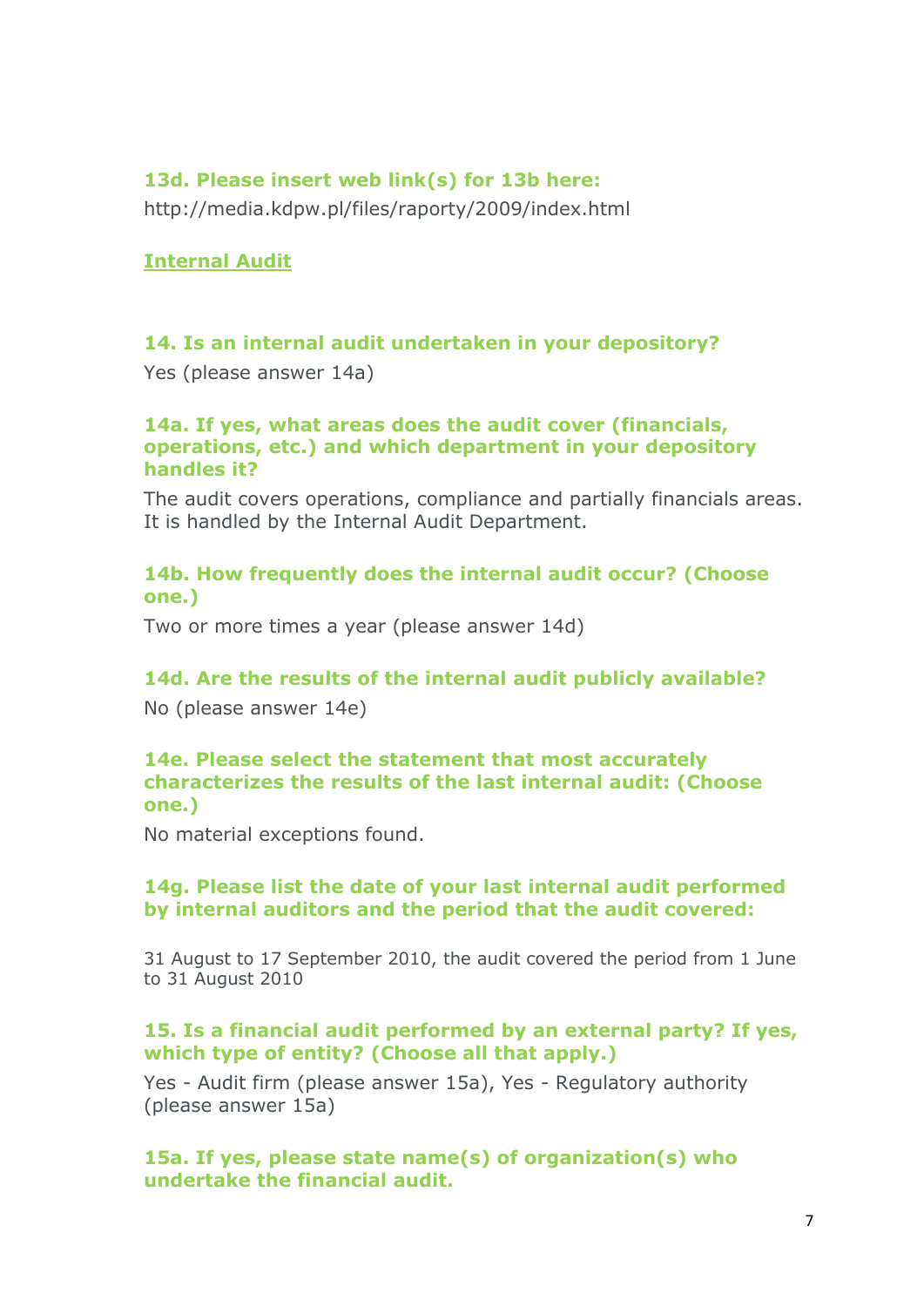BDO Sp. z o. o. Tax audits is performed by the Fiscal Audit Office

## **15b. How frequently does the financial audit occur? (Choose one.)**

Annually: Audit Report (please answer 15e), Other: two semi-annual reviews (please answer 15d)

#### **15d. If other, please explain:**

The Fiscal Audit Office has a right to perform financial audit at any moment.

#### **15e. Are the results of the financial audit publicly available?**

Yes (please answer 15g), No (please answer 15g) Only Annual Audit Report

#### **15g. Please select the statement that most accurately characterizes the results of the last financial audit: (Choose one.)**

No material exceptions found.

#### **15j. Please list the date of your last financial audit performed by independent external auditors and the period that the audit covered:**

BDO Sp. z o. o.: April 2010, audit covered January-December 2009, BDO Sp. z o. o.: August 2010, review covered January – June 2010.

The Fiscal Audit Office: 02 April 2003 - 30 July 2003, audit covered years 2001-2002

# **16. Is a operational audit performed by an external party? If yes, which type of entity? (Choose all that apply.)**

Yes - Regulatory authority (please answer 16a)

# **16a. If yes, please state name(s) of organization(s) who undertake the operational audit.**

The Polish Financial Supervision Authority (PFSA)

# **16b. How frequently does the operational audit occur? (Choose one.)**

Other (please answer 16g)

## **16e. Please select the statement that most accurately characterizes the results of the last operational audit: (Choose**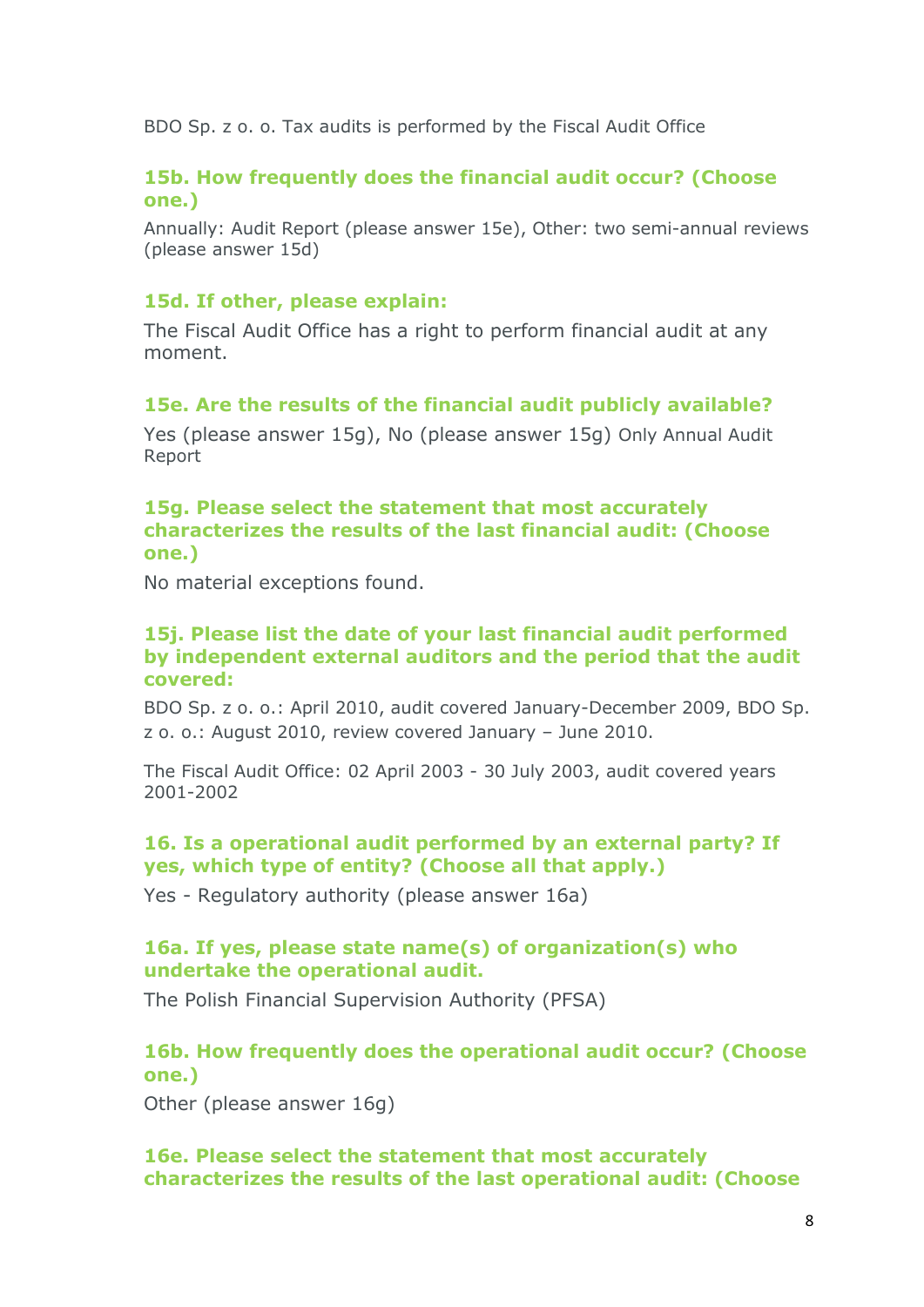**one.)**

#### **16g. If other, please explain:**

An authorized representative of PFSA shall have right to enter the premises of KDPW and perform an operational audit at any moment.

#### **16i. Please list the date of your last operational audit performed by independent accountants and the period that the audit covered:**

26 February – 6 May 2009, Audit for the period from 1 January 2008 to 31 March 2009

#### **PARTICIPANTS AND PARTICIPATION**

*The purpose of this section is to understand issues relating to participation in the depository, including eligibility requirements, conditions of participation, and supervision of participants.*

#### **17. What types of entities are eligible to become participants and how many of each type are there currently? (Choose all that apply.)**

Banks (please answer 17a), Brokers (please answer 17e), Foreign Institutions (please answer 17m), Other entities (please answer 17q)

## **17a. How many Bank participants are there currently? (then please answer 17b)**

54 (as of the end October 2010)

#### **17b. Please select the features included in the eligibility requirements for Banks. (Choose all that apply.)**

Financial Thresholds (please answer 17c), Regulatory Oversight (please answer 17c)

## **17c. Where can a description of the specific eligibility requirements for Bank participants be found?** KDPW Rules

**17e. How many Broker participants are there currently? (then please answer 17f)**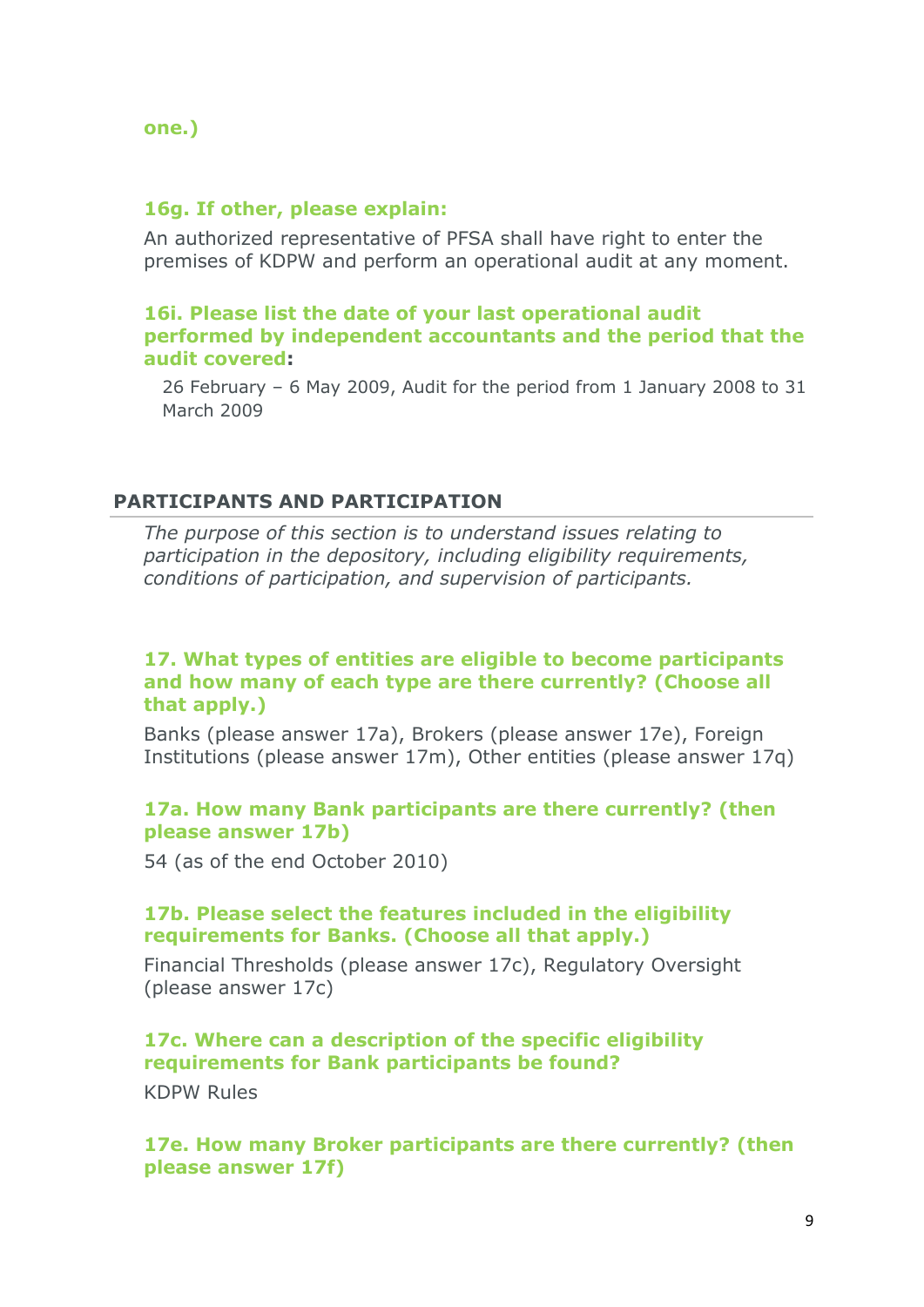30 (as of the end October 2010)

## **17f. Please select the features included in the eligibility requirements for Brokers. (Choose all that apply.)**

Financial Thresholds (please answer 17g), Regulatory Oversight (please answer 17g)

# **17g. Where can a description of the specific eligibility requirements for Broker participants be found?**

KDPW Rules

#### **17m. How many Foreign Institution participants are there currently?**

1(as of the end October 2010)

#### **17n. Please select the features included in the eligibility requirements for Foreign Institution participants. (Choose all that apply.)**

Financial Thresholds (please answer 17o), Regulatory Oversight (please answer 17o)

# **17o. Where can a description of the specific eligibility requirements for Foreign Institution participants be found?**

The Trading in Financial Instruments Act, KDPW Rules

#### **17q. If you have selected "Other entities" above, please explain:**

- Stock Exchange; - Central depository – Treasury State/Ministry of Finance; [Bank Guarantee Fund's](http://www.bfg.pl/?a_id=788)

# **17r. Indicate how many "Other entities" are currently participants?**

4 (as of the end October 2010)

#### **17s. Please select the features included in the eligibility requirements for the participants referred to above as "Other entities". (Choose all that apply.)**

Regulatory Oversight (please answer 17t)

**17t. Where can a description of the specific eligibility requirements for participants described above as "Other entities" be found?**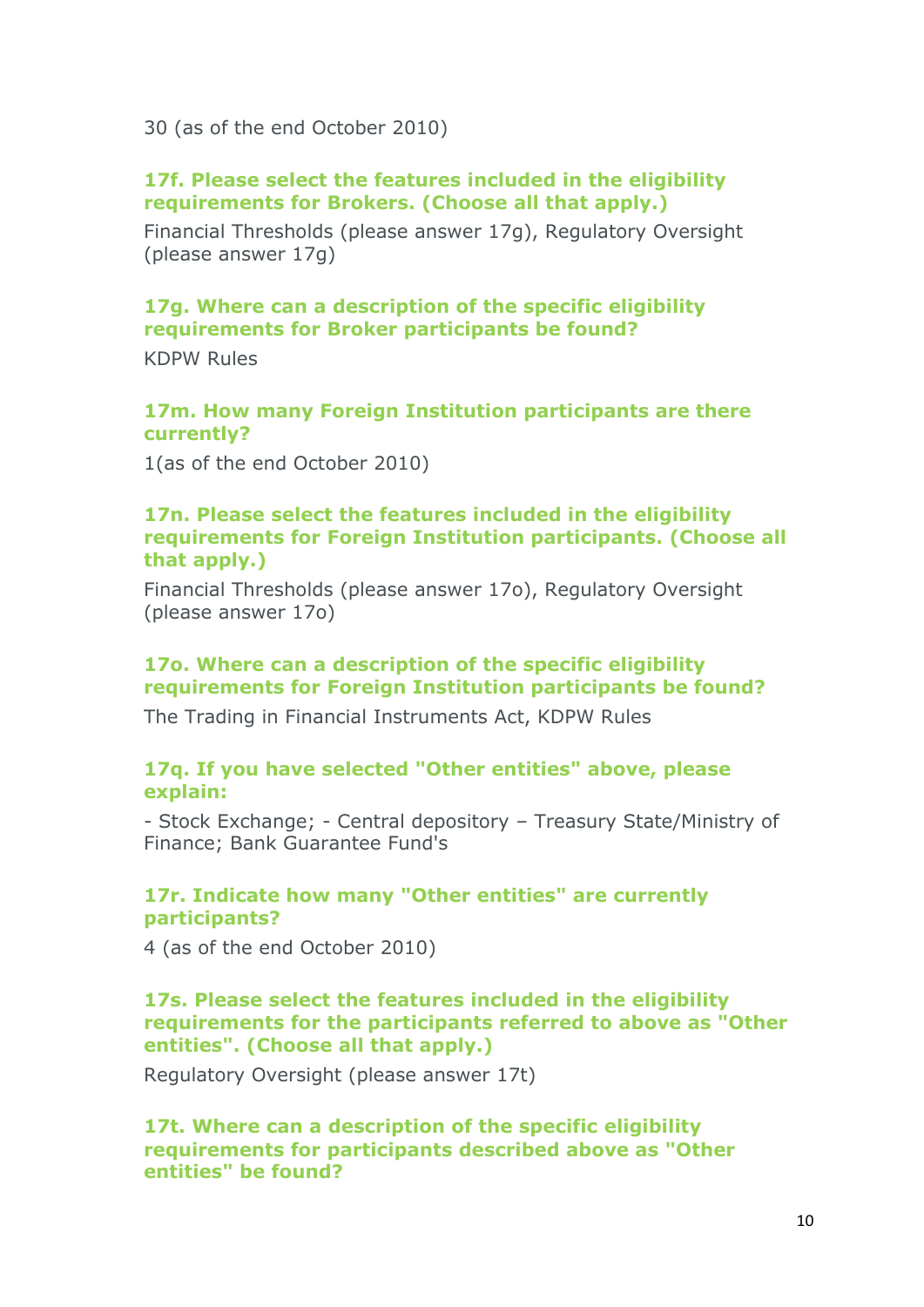KDPW Rules

# **18. Are participants required to contribute capital to the depository that would result in ownership of the depository?** No

# **19. Are prospective participants subject to an initial review and approval process regarding compliance with eligibility requirements?**

Yes

## **Conditions of Participation**

## **20. What governs the relationship between the depository and the participants? (Choose all that apply.)**

Relevant law and regulation, Standard participation contract, By-laws of the depository, Rules of the depository

#### **21. Rule 17f-7 requires that an Eligible Securities Depository "holds assets for the custodian that participates in the system on behalf of the Fund under safekeeping conditions no less favorable that the conditions that apply to other participants."**

**Please confirm that assets of foreign investors held by custodians as participants in the depository are held under safekeeping conditions no less favorable than the conditions that apply to other participants.**

Yes

#### **21b. Please briefly describe the approaches you take and the arrangements you have in place to ensure that the assets you hold for custodians receive the same level of safekeeping protection as the assets held for other categories of participants.**

KDPW system does not distinguish assets held for custodian and for other categories of participant. The same rules are applied for all securities registered and held on depository accounts. Therefore all assets receive the same level of safekeeping protection.

# **22. How does the depository notify participants of material changes to the conditions of participation? (Choose all that apply.)**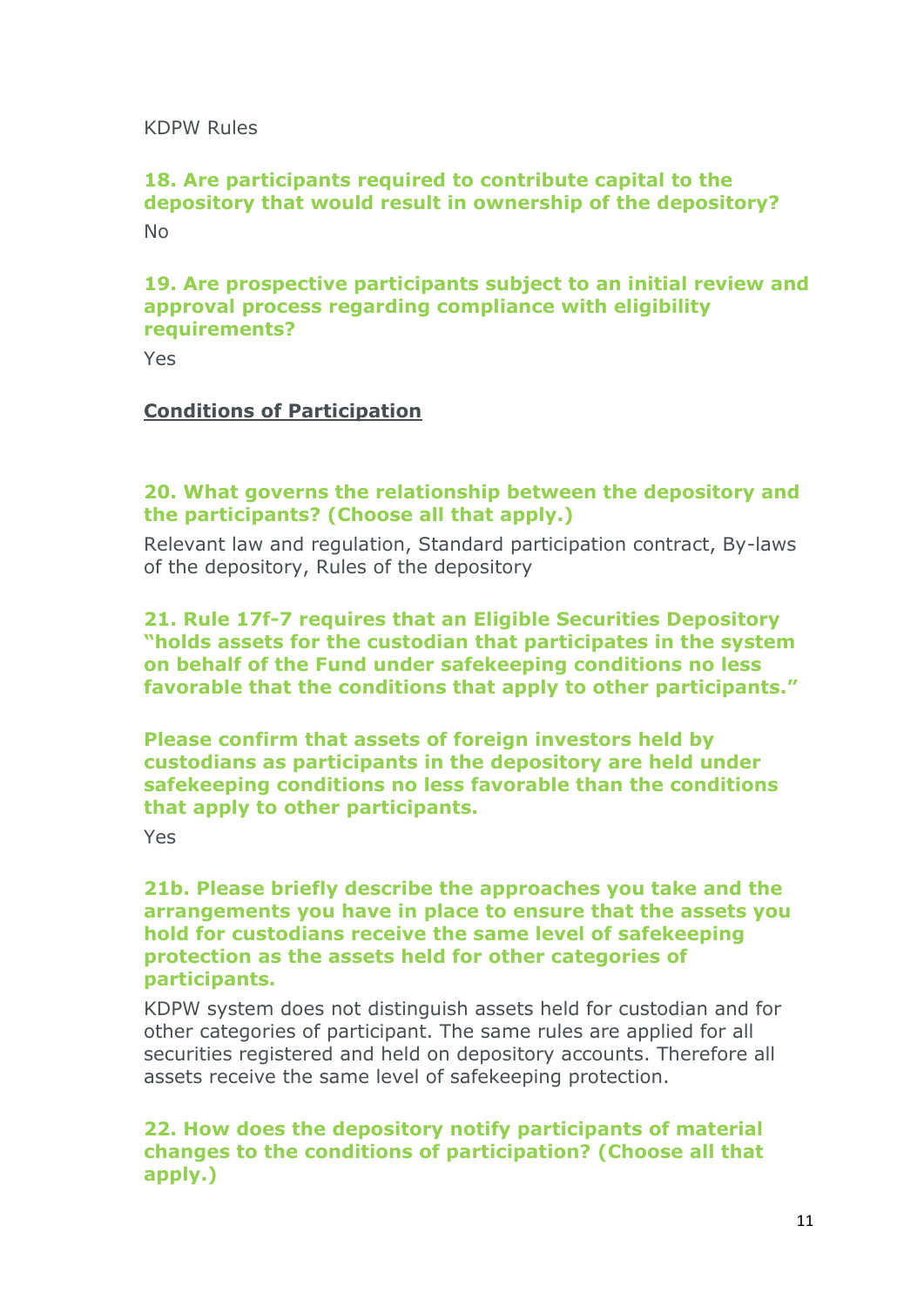By public announcement, Other (please answer 22a)

## **22a. Please explain:**

Electronic information system: ESDI (Electronic System of the Information Distribution) or ESDK (Electronic System of the Messages Distribution)

## **Governance of Participants**

# **23. Who enforces compliance with the depository's conditions of participation? (Choose all that apply.)**

The depository

## **24. What enforcement actions are available to the enforcement authority? (Choose all that apply.)**

Fines, Restrictions on participation, Suspension of participation, Termination of participation, Other (please answer 24a)

## **24a. Please explain:**

The Depository may caution a participant.

# **25. Has there been any such enforcement actions in the last three years?**

No

# **25a. If yes, please explain, including information relative to any suspensions of depository participants:**

## **DEPOSITORY FUNCTIONALITY AND SERVICES; USE OF AGENTS**

*Certain functionalities and services reduce risk to an investor if provided in an efficient manner. The purpose of this section is to identify those functionalities that may potentially be offered by depositories and clearing systems around the world, and ascertain whether they are offered by your institution.*

# **26. For which of the following security types do you serve as a depository or clearing system? (Choose all that apply.)**

Government securities, Equities, Corporate bonds, Corporate money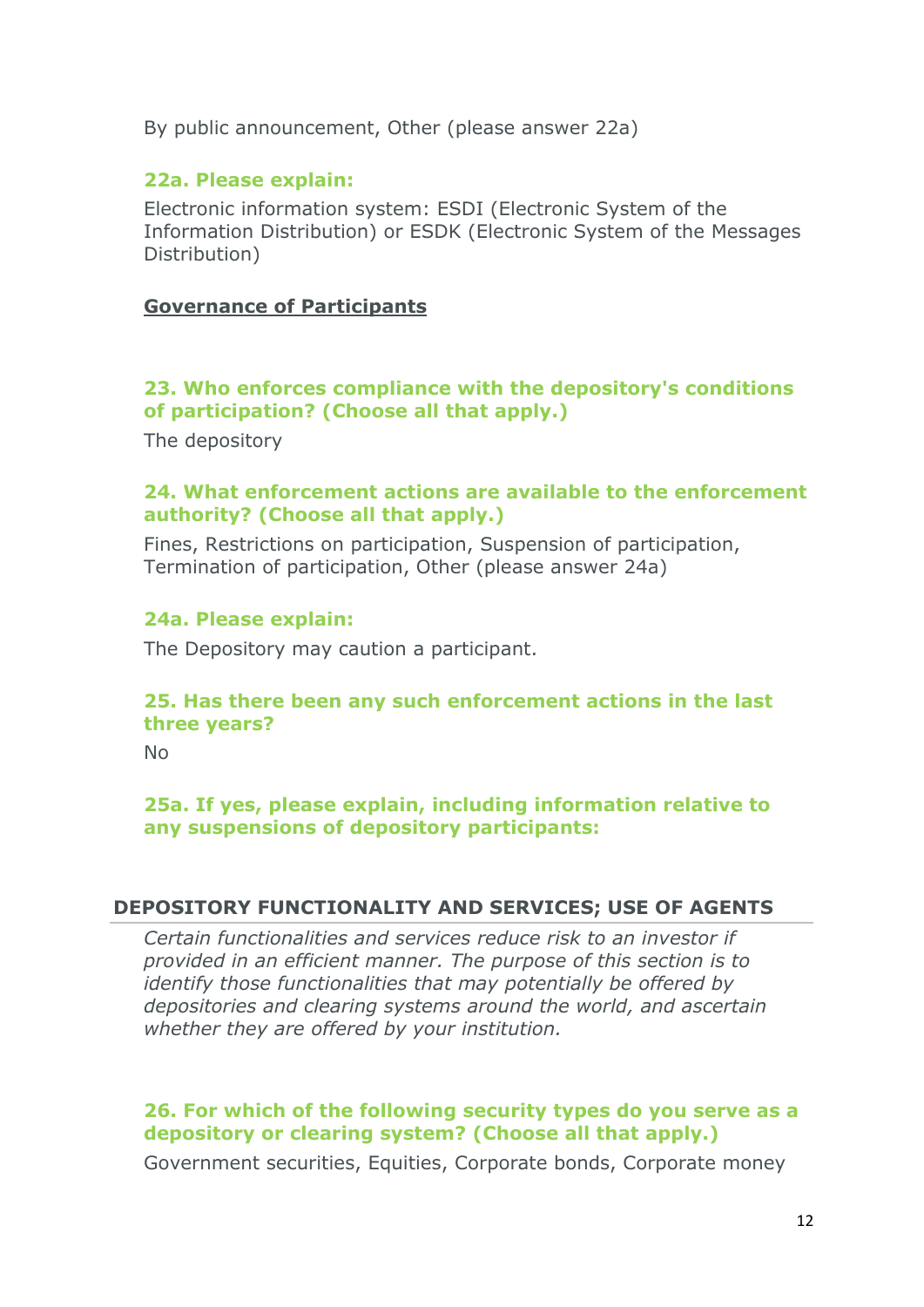market instruments, Others (please answer 26a)

#### **26a. Please name the other security types:**

Securities - mortgage bonds, municipal bonds, convertible bonds, central bank bonds, international financial institution bonds, investment certificates, bonds with priorities rights, allotment certificates, structured certificates, pre-emptive rights. Other financial instruments - options, futures contracts, index participation units, exchange-traded funds.

#### **27. Is the use of the depository in your market compulsory by law or compulsory by market practice for the settlement or safekeeping of all instrument types in your market (e.g. equities, government securities, corporate bonds, money market instruments, warrants, derivatives etc). (Choose all that apply.)**

Yes by law for settlement of all instrument types (please answer 27a), Yes by law for safekeeping of all instrument types (please answer 27b)

#### **27a. Please list the instrument types for which it is not compulsory by law to: (i)settle in your depository**

The use of the depository in Polish market is compulsory for regulated market. The instrument types for which it is not compulsory by law to: settle: Treasury bonds, Treasury bills; T-Bills are settled with the Securities Register (operated by the National Bank of Poland)

## **(ii)safekeep in your depository:**

T-Bills are safekept in the Securities Register operated by the National Bank of Poland

#### **27b. Please list the instrument types for which it is not compulsory by market practice to: (i)settle in your depository**

Treasury bills; T-Bills are settled with the Securities Register (operated by the National Bank of Poland)

#### **(ii)safekeep in your depository:**

T-Bills are safekept in the Securities Register operated by the National Bank of Poland

#### **28. Settlement and Safekeeping Percentages**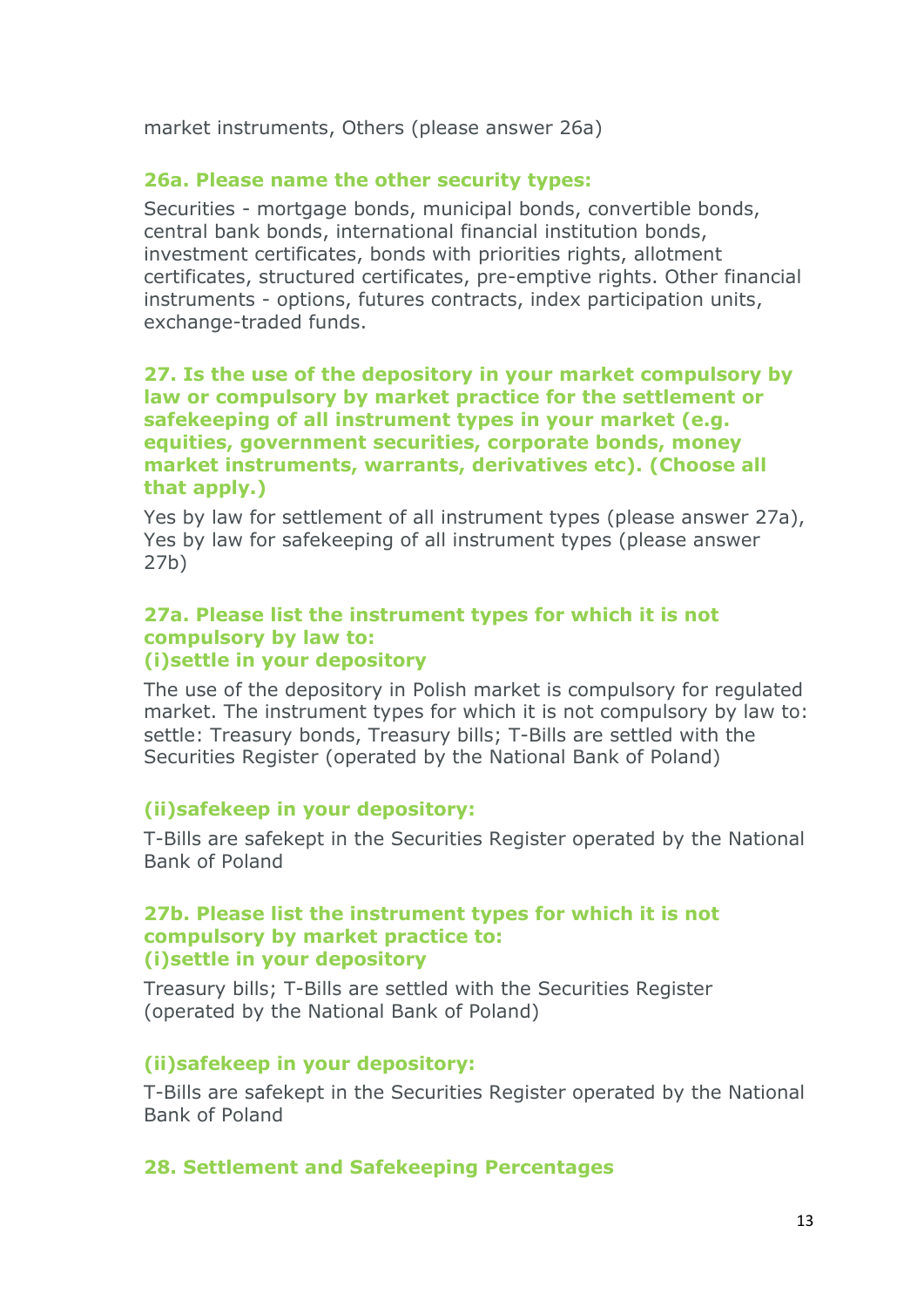#### **28a. Please list by instrument type the percentage of the total market in your jurisdiction (either volume or value) settled within your institution, exclusive of your links with third parties.**

100 % - for securities traded on the regulated market and the alternative trading

## **28b. Please list by instrument type the percentage of the total market in your jurisdiction (either volume or value) held in safekeeping within your institution.**

100 % - for securities traded on the regulated market and the alternative trading

## **29. Are there any activities performed by a third party on behalf of the depository for the depository participants (e.g., vaulting of physical securities, registration, entitlement processing, etc.)?**

No

# **30. Has any participant suffered any losses in the past three years due to the depository's performance?**

No

# **Other Services**

# **31. Who accepts cash deposits (or makes payment credit accommodations) for depository transactions? (Choose all that apply.)**

Central Bank

# **32. Who processes cash clearing (or draws on credit lines, if applicable) for depository transactions? (Choose all that apply.)**

**Depository** 

# **33. Who controls the movement of cash for cash deposits (or draws on credit lines, if applicable)? (Choose all that apply.)** Neither/others (please answer 33b)

# **33b. If others, please explain:**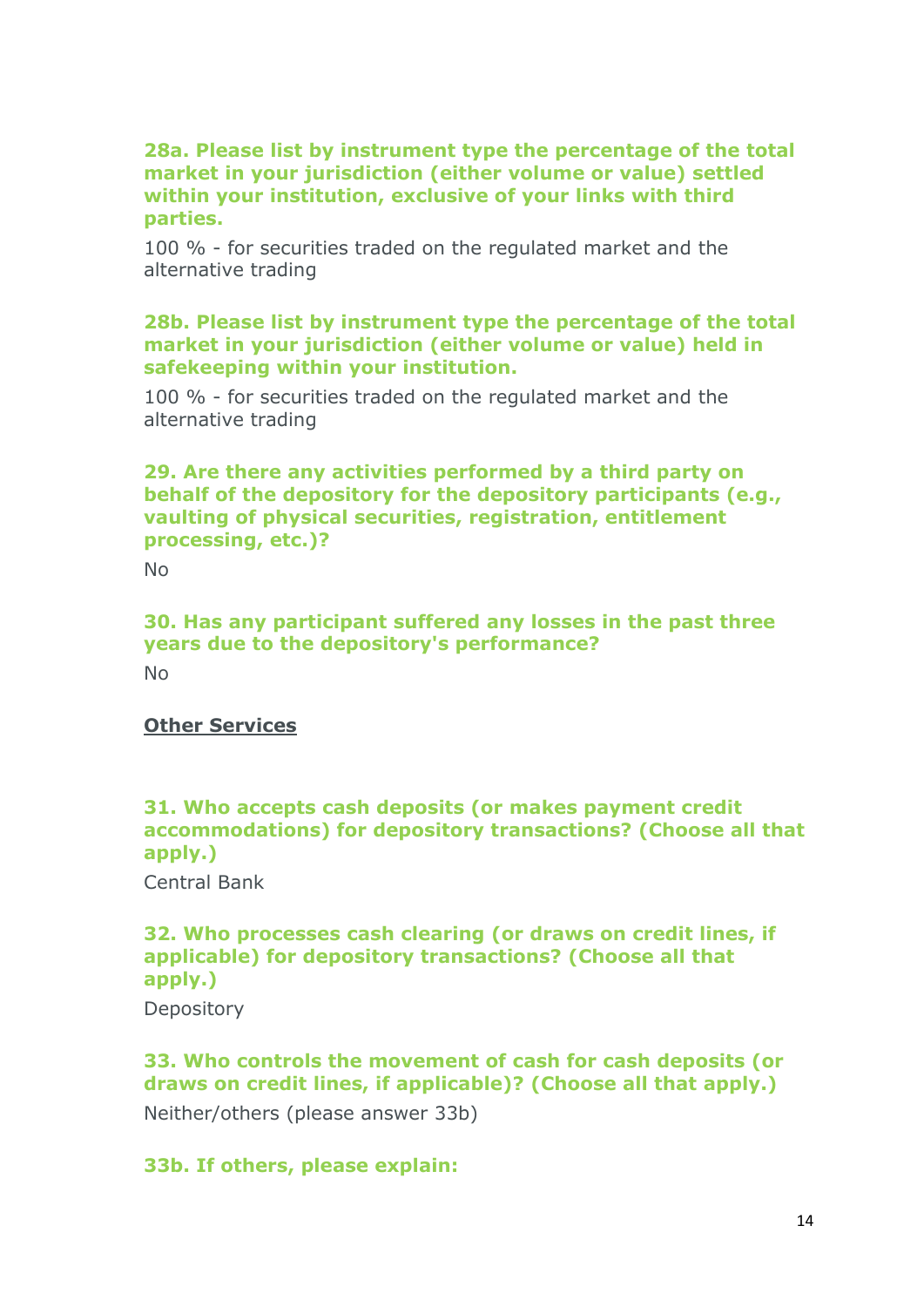Payment banks, which hold cash accounts at the central bank

# **34. Who controls the movement of cash for cash clearing (or for draws on credit lines, if applicable)? (Choose all that apply.)**

**Depository** 

# **35. Please indicate services you provide. (Choose all that apply.)**

Information in advance on corporate (annual or special) meetings in order that owners can vote., In order to avoid fails, an automatic securities lending facility - if requested - is provided for. (please answer 35a), Collateral handling in support of activities including securities lending, overdraft coverage, cash management, repurchase agreements, etc. Please provide details. (please answer 35c), Same day turnaround settlements., Information on distribution of new issues (IPO, Privatization)., Other (please answer 35d)

# **35a. Automatic securities lending facility is provided for: (Choose all that apply.)**

Other (please answer 35b)

## **35b. If other please explain:**

banks and brokers who are direct participants, acting on their own account or on the account of another person, however, the securities borrower may only be a participant with the status of clearing member

# **35c. Collateral Handling: please provide details:**

Securities lending, derivatives instruments, repo transactions, settlement guarantee fund.

## **35d. If other services, please explain:**

Other services: clearing and settling transactions conducted on the regulated and non-regulated markets, risk management, organising and managing the Pension Guarantee Fund, managing the compulsory Investor Compensation Scheme, processing of transfer payments between open-ended pension funds.

# **36. What procedures are in place for the processing of corporate action entitlements? (Choose all that apply.)**

Credited to the securities account upon actual receipt by the depository.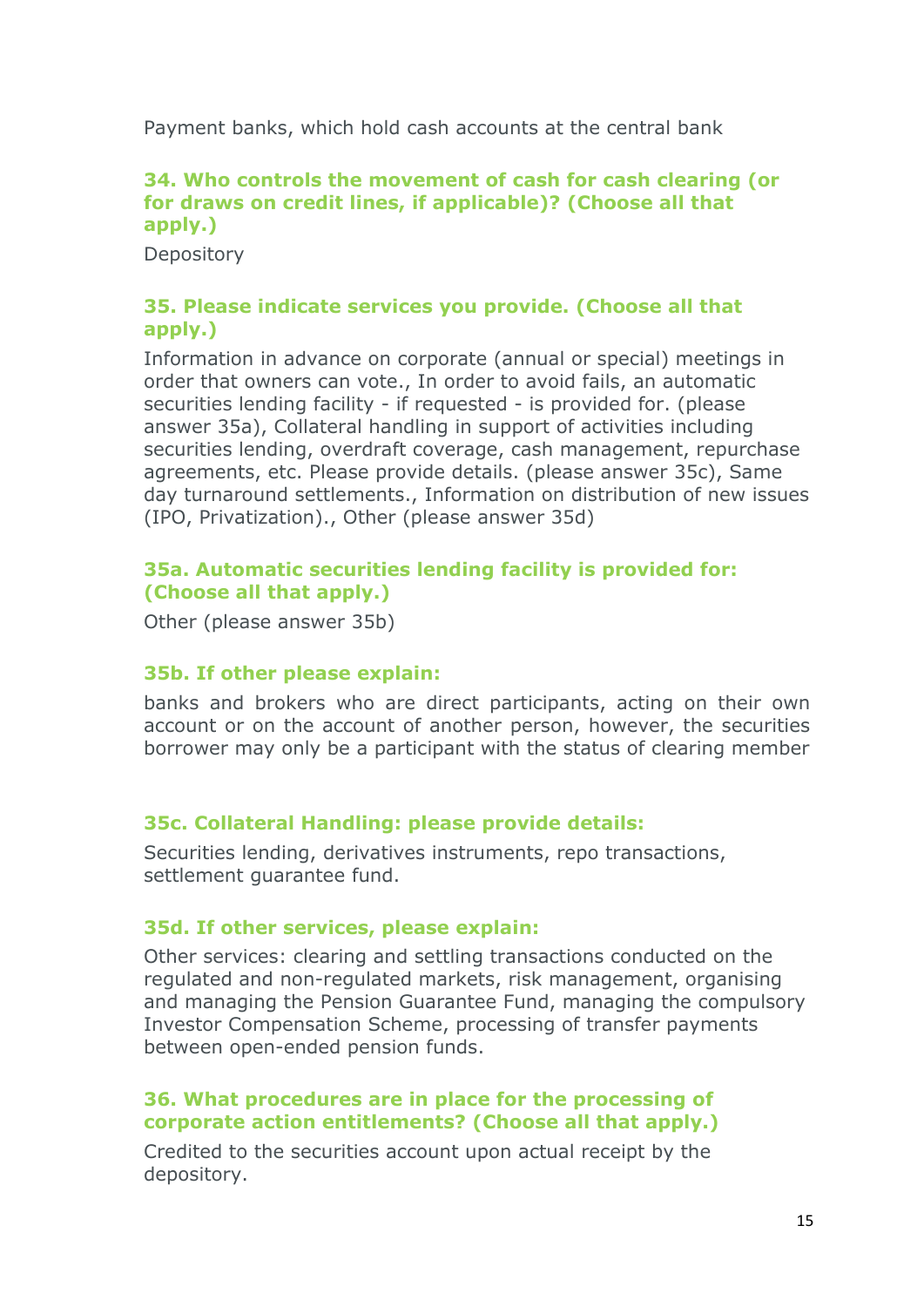#### **37. What procedures are in place for the processing of interest and dividends?(Choose all that apply.)**

Credited to the cash account upon actual receipt by the depository.

## **Linkages With Other Central Securities Depositories (CSD) or International Central Securities Depositories (ICSD)**

#### **38. Please list all depositories or settlement systems to which you have an electronic link.**

OeKB (Austria), KELER (Hungary), Clearstream Banking Luxembourg, Euroclear Bank, EVK (Estonia), CSDP SR (Slovakia), LCVPD (Lithuania)

# **39. Are procedures and controls (firewalls) in place to avoid systemic collapse or contamination if one of the linked entities should experience business interruptions for whatever reason?**

Other (please answer 39a)

## **39a. Please explain:**

The links are provided via a SWIFT workstation and there is no direct linkage between the Depository's and the other entity's systems. The workstation is secured with standard SWIFT security system.

# **40. Has a business interruption recovery plan been developed in the event the linkages should become inoperable for any reason?**

Yes

## **ACCOUNT STRUCTURES AND RECORDKEEPING**

*The purpose of this section is to identify the nature of accounts; the naming convention is employed, the level of segregation achieved, accessibility in the event of bankruptcy and the frequency of reporting generated from them.*

## **41. Are participants permitted to maintain more than one account at the depository?**

Yes (please answer 41a)

## **41a. If yes, please indicate number: (Choose one.)**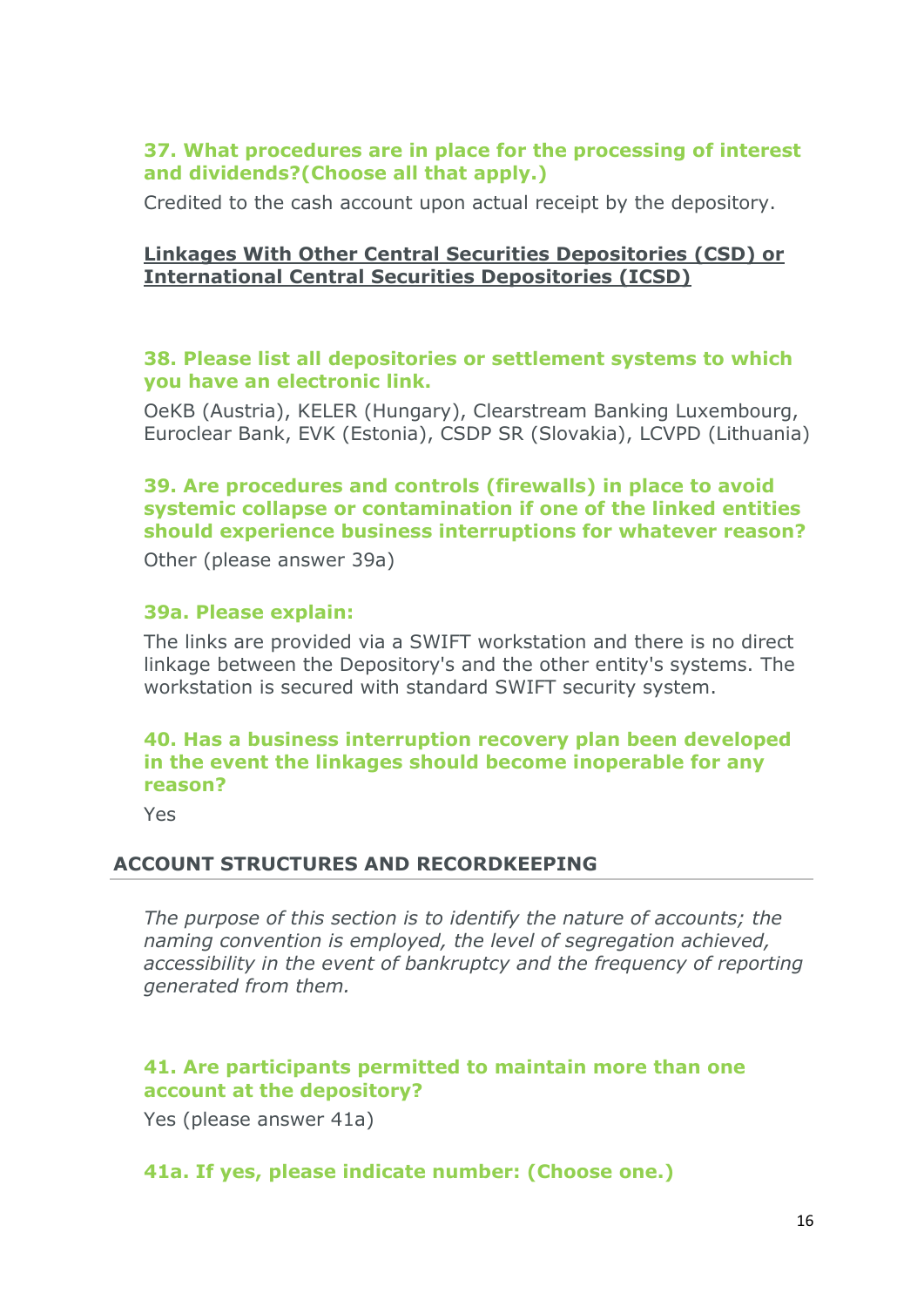An unlimited number of accounts.

#### **42. Are participants required/permitted to segregate assets held for their own benefit from those they hold for their clients?**

Yes (please answer 42a)

**42a. If yes, is segregation required or simply permitted?** Required (please answer 42b)

**42b. How does segregation occur? (Choose all that apply.)** By separately designated participant accounts.

**43. Does the depository permit its participants to open accounts in the participant's own nominee name(s)?** No,

**43b. If other, please explain:**

**44. In the event a participant's single account is blocked for any reason (e.g., insolvency, penalties, violations, liens), would securities held in the account on behalf of the participant's clients be accessible:**

## **44a. By the participant's clients?**

Yes (please answer 44b)

#### **44b. If yes, please describe briefly how clients of participants would access their securities and whether there would be any delay in their ability to do so:**

Any securities charges (i.e.: liens) made on accounts managed by KDPW may only affect those accounts where the participant's own securities are registered. As a result of this a charge cannot limit access by a client of that participant to securities registered on the securities account managed by that participant. In the same way, the insolvency of a participant does not in itself lead to restriction of access by a client, since the client's securities do not make up the property of the participant, nor do they form that participant's assets. Only where the participation status of a given participant is suspended can their clients have difficulties in access to securities they own which are registered on the securities accounts managed by that participant, since during the suspension period, all accounts managed for that participant in KDPW are suspended as well (this is the fundamental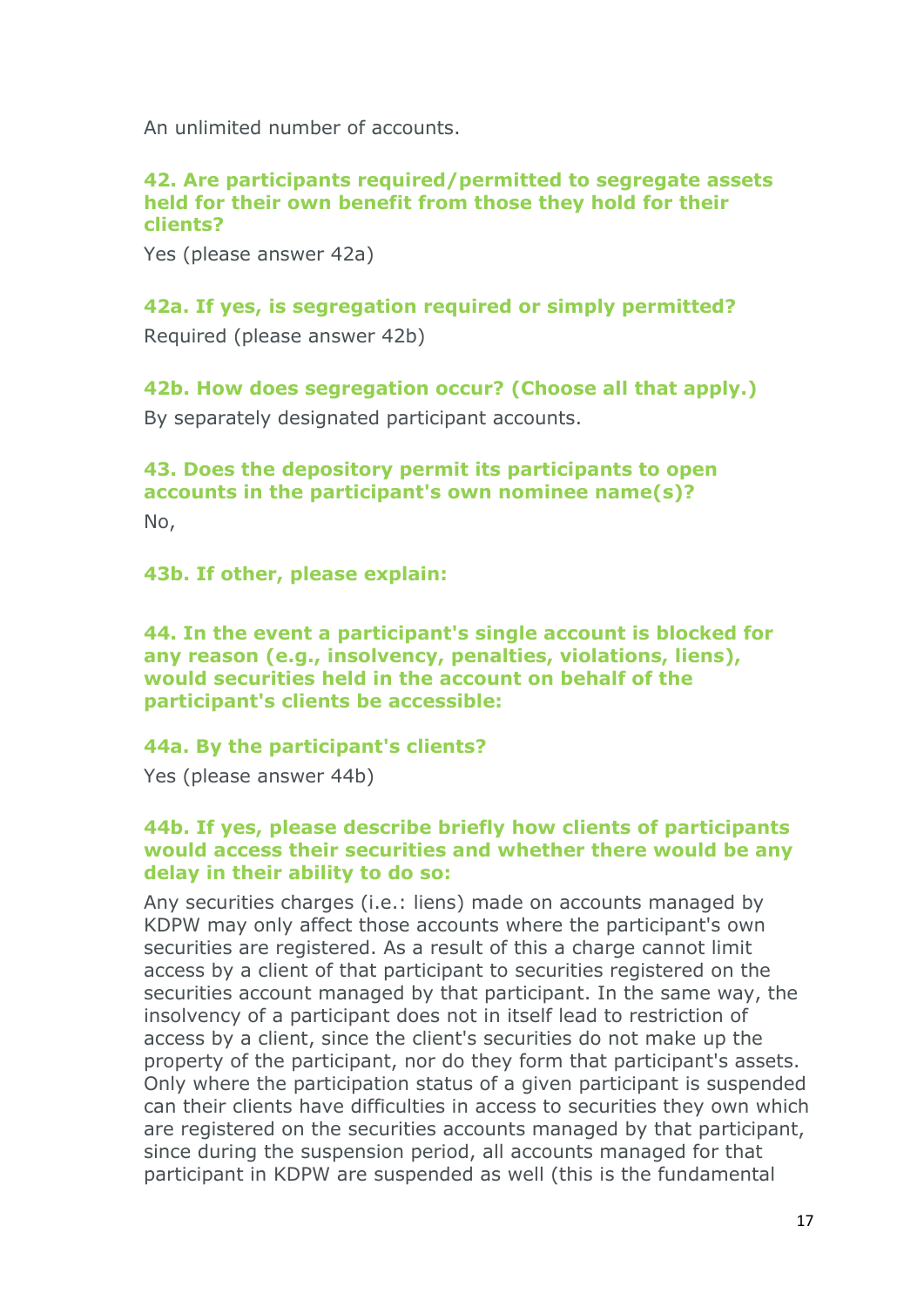nature of participation). In such case (suspension of participant) Polish Financial Supervision Authority may take a decision to transfer securities from accounts managed by this participant to another participant (who gave its consent to it), where they are immediately accessible to the clients. The same situation may arise in the event of cancellation of participation. Moreover, the same temporary difficulties can be assumed for clients of indirect participant in case of suspension or cancellation of participation for direct participant conducting activity for the latter.

## **44d. By the intervening authorities controlling insolvency or other proceedings?**

No

**44g. By the participant's creditors?**

No

## **44j. By the depository's creditors?**

No

## **45. In what form does the depository maintain records identifying the assets of each participant? (Choose all that apply. Please refer to "Help" for clarification.)**

Computer file (please answer 45b), Computer tape (please answer 45b)

## **45b. In which format is the source data maintained?**

IBM AS-400

## **46. Rule 17f-7 requires that an Eligible Securities Depository "provides periodic reports to its participants with respect to its safekeeping of assets, including notices of transfers to or from any participant's account."**

**Does the depository make available periodic safekeeping reports to participants, including notices of transfers to or from the participant's account?**

Yes (please answer 46b)

# **46b. If yes, please indicate the scheduled frequency: (Choose one.)**

Daily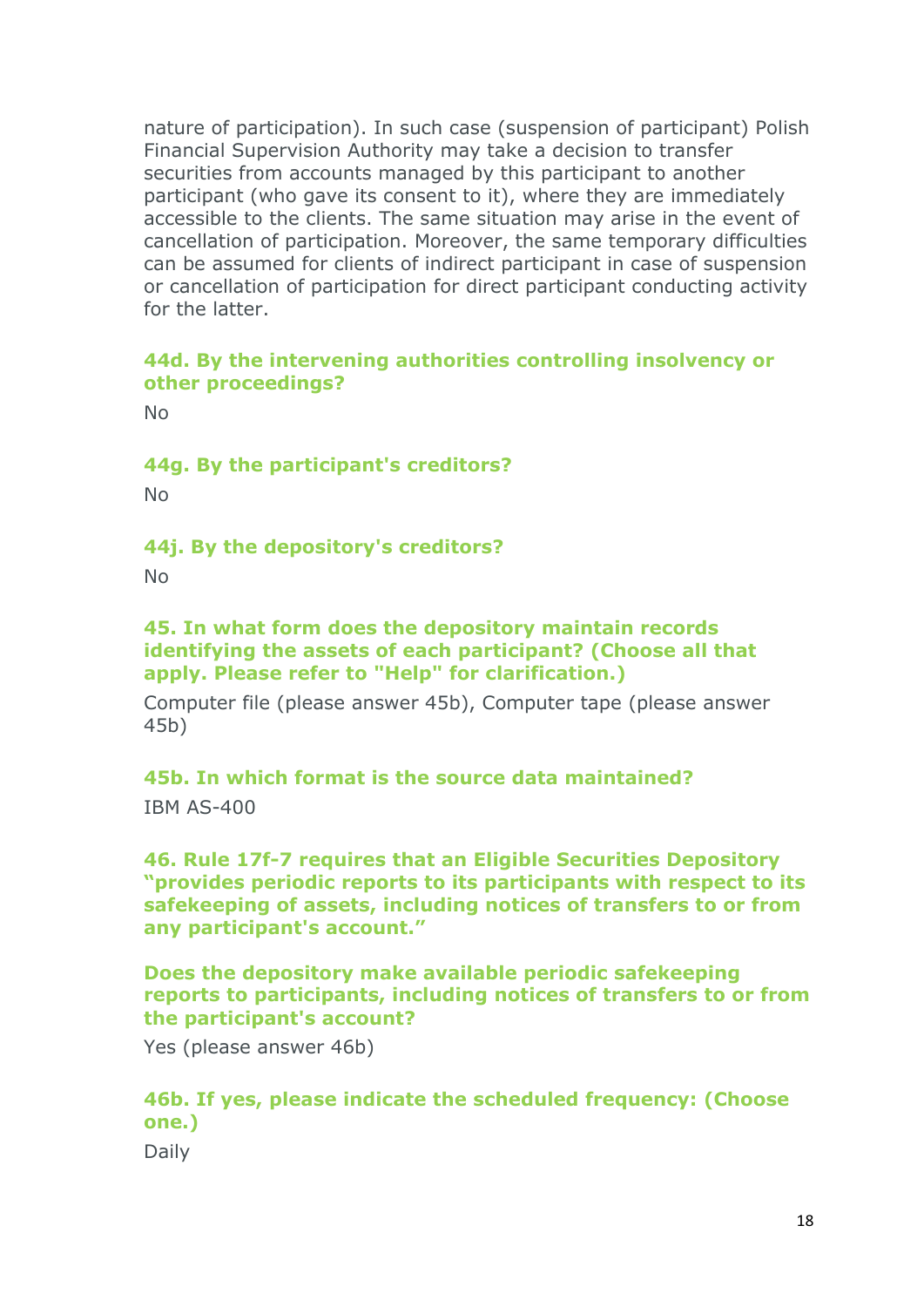**47. What is your document retention policy for documents described in previous question? (Choose one.)**

5 years

## **SETTLEMENTS**

**48. The Committee on Payment and Settlement Systems of the Bank for International Settlements (BIS) has identified three common structural approaches or models for linking delivery and payment in a securities settlement system. Please indicate which model your procedures most closely resemble (Please refer to details on the models within the "Help" section located below this question): (Choose all that apply.)**

Model 1 - Gross, Simultaneous Settlements of Securities and Funds Transfers. (please answer 48a), Model 2 - Gross Settlements of Securities Transfers Followed by Net Settlement of Funds Transfers. (please answer 48a)

#### **48a. How do your settlement procedures vary from the model chosen above?**

Model 1 (gross settlement of both securities and cash) applicable to the settlement in RTGS of transactions. Model 2 (gross settlement of securities with net settlement of cash via central bank) applicable to the settlement in the batch system.

## *Question 48 Help:*

*Model 1 - Gross, Simultaneous Settlements of Securities and Funds Transfers. These systems settle transfer instructions for both securities and funds simultaneously on a trade-by-trade (gross) basis, with final (irrevocable and unconditional) transfer of securities from the seller to the buyer (delivery) occurring at the same time as final transfer of funds from the buyer to the seller (payment). The securities settlement system maintains securities accounts and funds accounts for participants. Transfer of securities and cash are made by book-entry.*

*Model 2 - Gross Settlements of Securities Transfers Followed by Net Settlement of Funds Transfers. These systems settle securities transfer instructions on a trade-for-trade (gross) basis, with final transfer of securities from the seller to the buyer (delivery) occurring throughout the processing cycle, but settle funds transfer instruction on a net basis, with final transfer of funds from the buyer to the seller (payment) occurring at the end of the processing cycle.*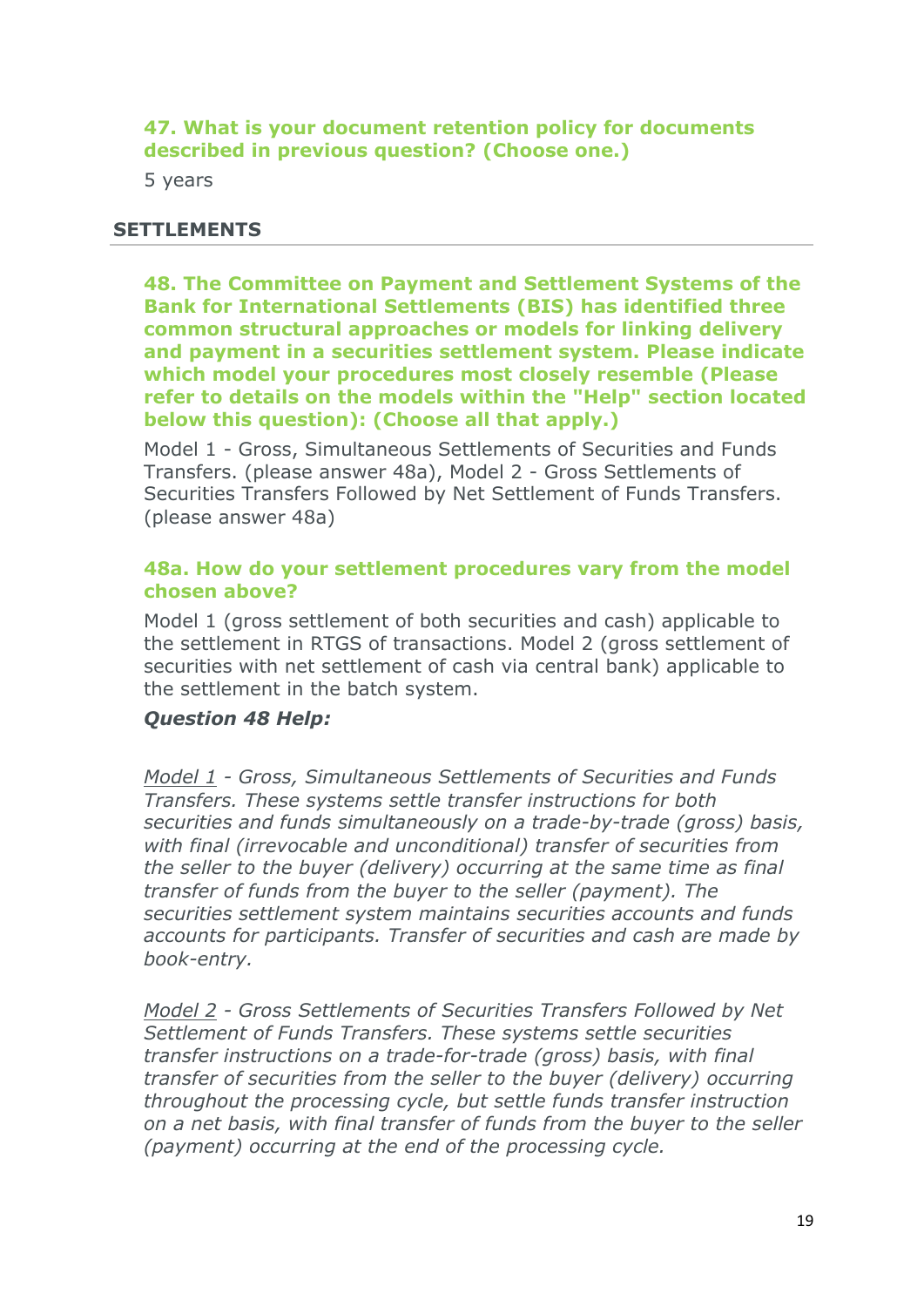*The securities settlement system maintains securities accounts for participants, but funds accounts are usually held by another entity (often a commercial bank or the central bank). Securities are transferred by book-entry, such transfer being final at the instant the entries are made on the securities settlment system's books. The corresponding funds transfers are irrevocable, but not final. During the processing cycle, the system calculates running balances of funds debits and credits, the balance being settled at the end of the processing cycle when the net debit and net credit positions are posted on the books of the commercial bank or central bank that maintains the funds accounts. Settlement of funds accounts may occur once a day or several times a day.*

*Model 3 - Simultaneous Net Settlement of Securities and Funds Transfers. These systems settle transfer instructions for both securities and funds on a net basis, with final transfer of both occurring at the end of the processing cycle. Settlement may occur once a day or several times a day. The securities settlement system maintains securities accounts for participants. Funds accounts may be maintained by another entity, either a commercial bank or the central bank.*

*During a processing cycle, running balances of debits and credits to funds and securities accounts are calculated. All funds and securities transfers are provisional until the end of the processing cycle, at which time book-entry transfer of securities take place. If and only if all participants have sufficient balances of funds and securities, final transfers of the net securities balances and net funds balances are executed.*

## **49. Are the cash and security movements simultaneous?** Yes

## **OWNERSHIP OF SECURITIES**

*The purpose of this section is to determine how ownership of securities is represented, the ways the depository maintains ownership or control of securities held in the depository, and the extent to which ownership of assets held by the depository is separated from the proprietary assets of the depository.*

#### **50. How are depository eligible securities held by the depository?**

Securities in the depository are held in dematerialized form.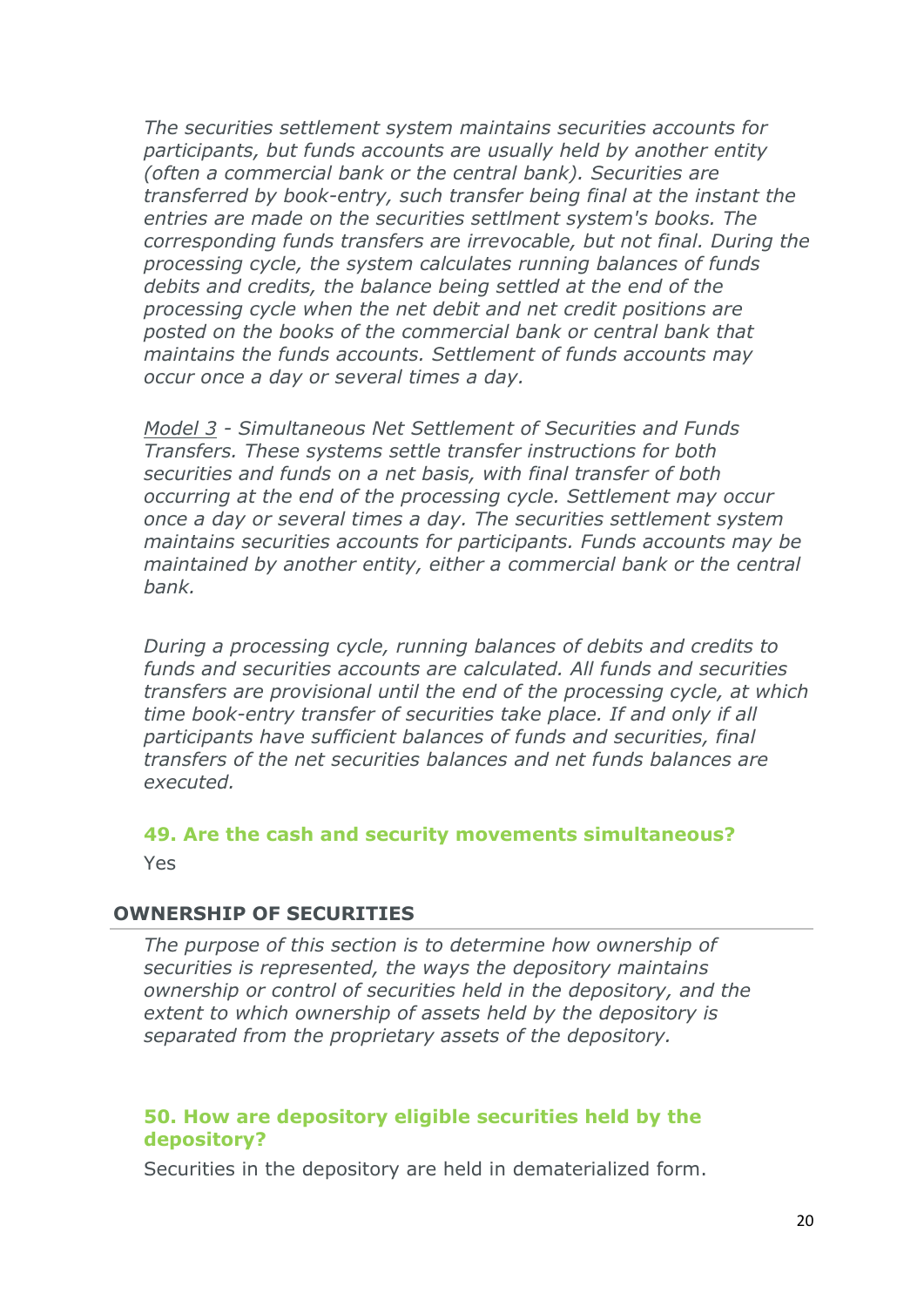# **51. If depository eligible securities are certificated, can depository eligible securities be held outside of the depository?**

Not applicable

# **52. If securities are dematerialized:**

# **May dematerialized security positions be re-certificated and held outside the depository?**

Yes (please answer 52a)

# **52a. Are the securities held: (Choose all that apply.)**

Through book-entry at the depository

**52d. If the securities held by the depository are recorded by book entry at the registrar, are the securities registered only to the depository, with the depository providing the function of recording ownership on a centralized basis for the market? (Choose all that apply.)**

Other (please answer 52l)

**52i. If the securities held with the depository are recorded by book-entry at the registrar, what are the control features at the registrar for transfer of registrar positions to and from the depository (e.g., authentication procedures, reconciliation, confirmation of position at registrar)? Please describe:**

not applicable

## **52l. If other, please explain:**

not applicable (book-entry is at the depository)

**53. Rule 17f-7 requires that an Eligible Securities Depository "maintains records that identify the assets of each participant and segregate the system's own assets from the assets of participants."**

**Does the depository maintain records that identify the assets of each participant and segregate the system's own assets from the assets of participants?**

Yes

**54. Does the law protect participant assets from claims and liabilities of the depository?**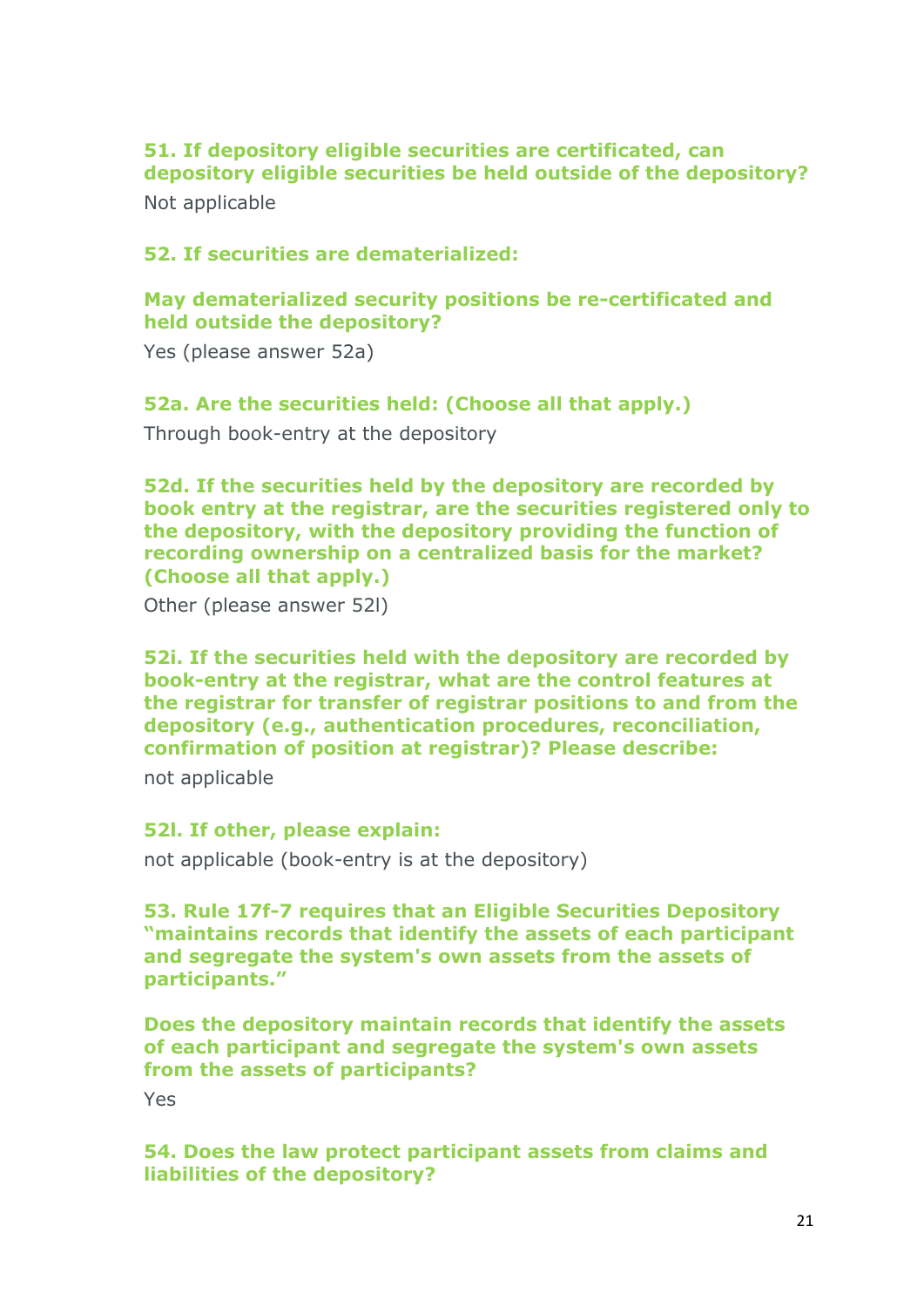## **55. Can the depository assess a lien on participant accounts? (A lien would entitle the depository to take and hold or sell the securities of the participant in payment of a debt.)**

Yes (please answer 55a)

# **55a. If yes, for what reasons are liens or similar claims imposed? (Choose all that apply.)**

Other (please answer 55b)

#### **55b. Please describe:**

The securities on the participant's proprietary account may be used to collateralize an automatic securities loan for the participant if the participant (borrower) fails to provide sufficient collateral. KDPW may also sell collateral to close out a loan (to buy securities to be returned to the lender) if the borrower fails to do it. Also the securities subject to transactions settled using the Settlement Guarantee Funds remain at the sole disposal of the KDPW and may be disposed of in instances where the participant fails to provide the adequate amount of receipts to the Funds.

# **55c. Please indicate the limits of this lien as indicated below: (Choose one.)**

#### **55e. If a lien is placed on a participant's account which has been designated for its clients, will the depository select certain securities to be subject to the lien?**

Other (please answer 55n)

#### **55j. For accounts designated as client accounts, do procedures exist to restrict the placement of liens only to obligations arising from safe custody and administration of those accounts?**

Other (please answer 55m)

## **55m. If other, please explain:**

Not applicable

# **55n. If other, please explain:**

Not applicable

Yes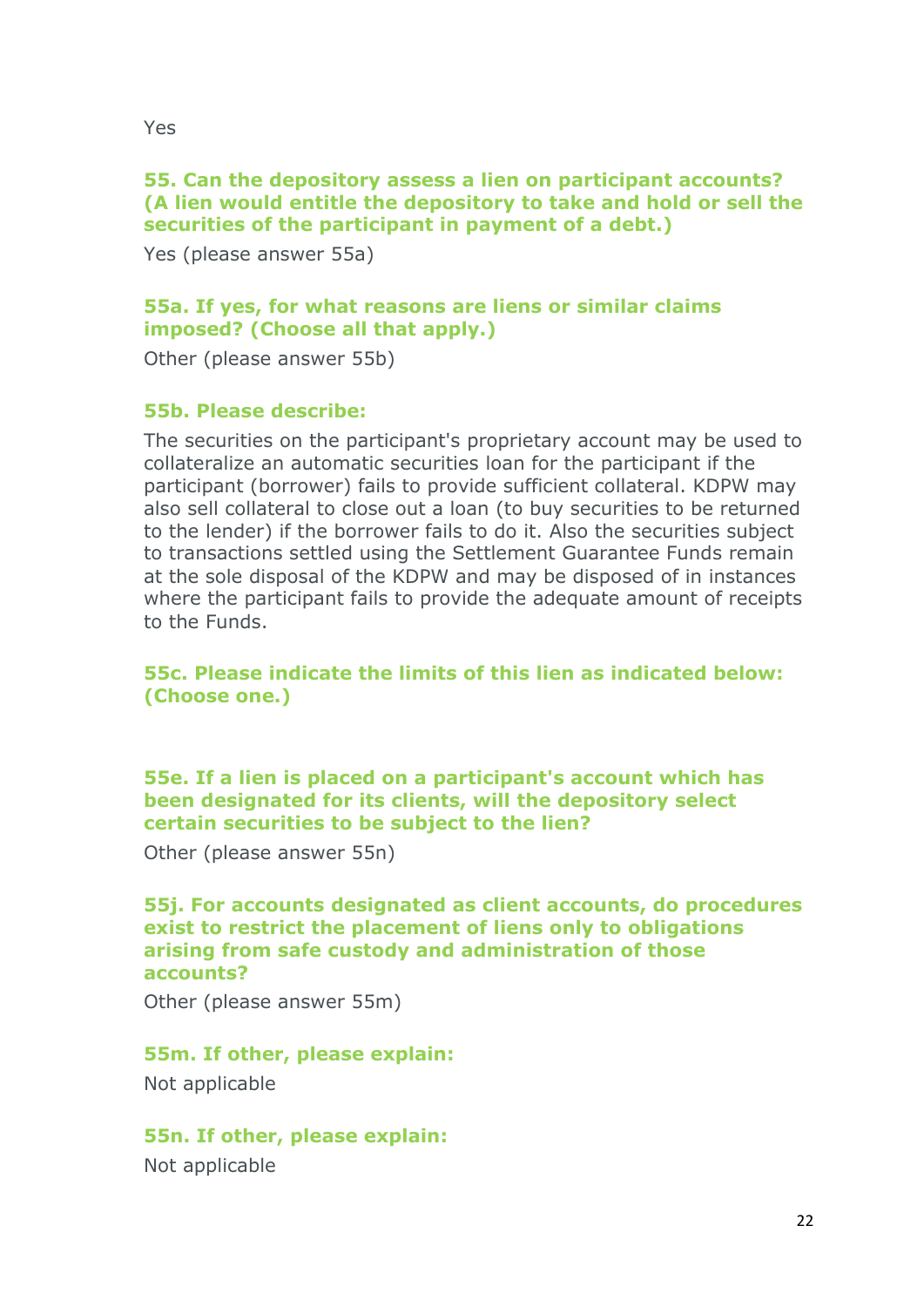# **56. Transfer of Legal Ownership**

## **Does the depository have legal authority to transfer title to securities?**

Yes (please answer 56a)

# **56a. When does title or entitlement to depository securities pass between participants? (Choose one.)**

Other (please answer 56b)

#### **56b. Please describe:**

The title to depository securities passes in the moment of booking these securities on the securities account kept by participant. Entries in securities accounts kept by participants and arising as a result of transactions shall be made on the basis of documents proving settlement of these transactions in the KDPW.

#### **HANDLING OF SECURITIES OUTSIDE THE DEPOSITORY ENVIRONMENT**

*The purpose of this section is to consider the process (and any risk inherent within such a process) that involves the safekeeping of client assets while they are being removed from a depository and being lodged into a depository.*

# **57. How are eligible securities lodged in the depository system? (Choose all that apply.)**

Other (please answer 57a)

## **57a. Please describe:**

Securities are lodged into the depository system on the basis of a securities registration contract concluded by the issuer with KDPW. When KDPW registers the securities in the depository system, they become dematerialised and they exclusively exist in the form of electronic records on depository accounts managed by KDPW and securities accounts managed by its participants. The securities which were previously in the material form should be deposited with KDPW or its participant before registration. As a result of the registration any records made by KDPW or its participant for the securities deposited before in the material form become electronic records in the depository system.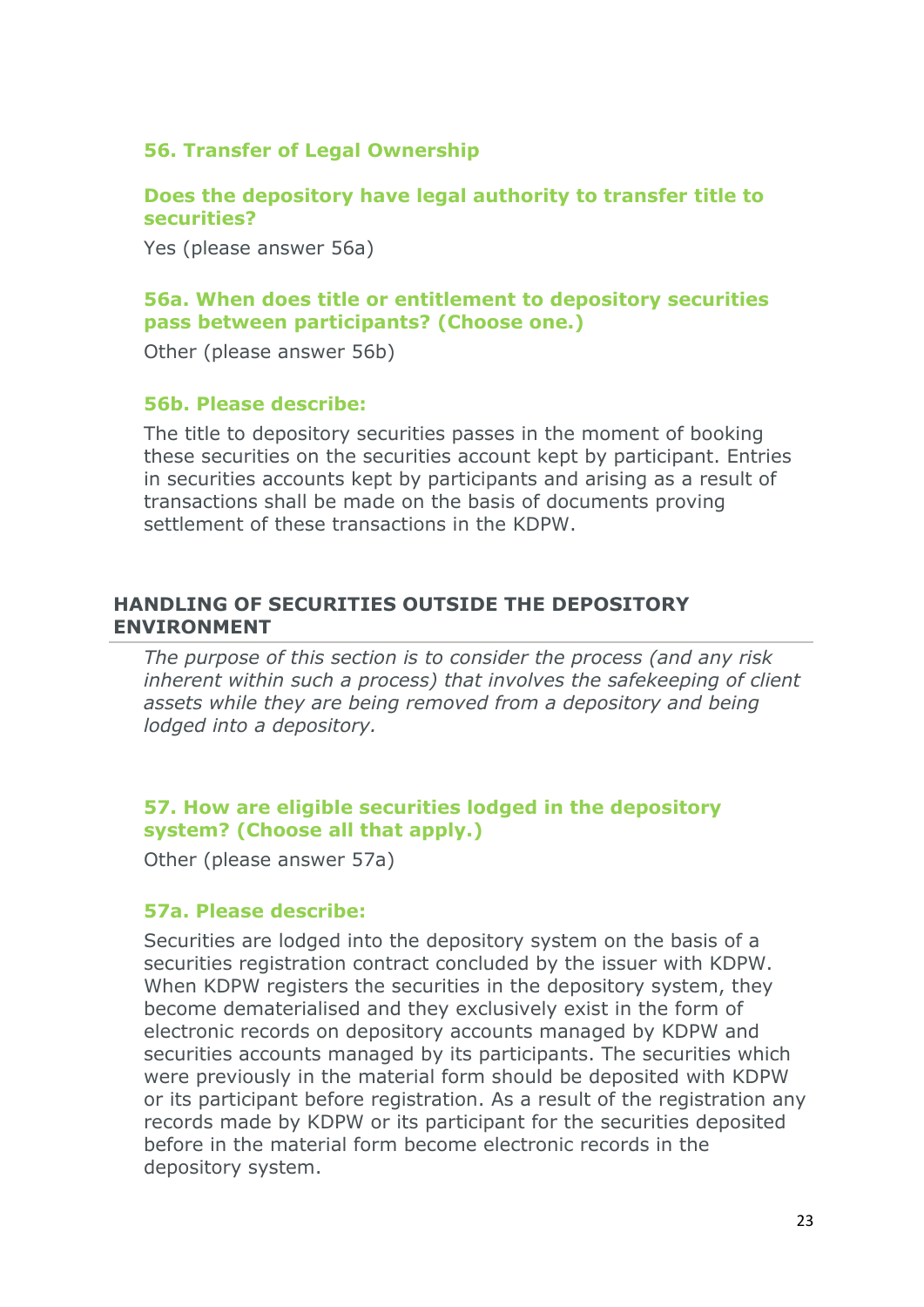#### **58. When are securities lodged into the depository reflected in a participant's depository account? (Choose all that apply.)**

Securities are reflected in the participant's depository account immediately upon delivery to the depository.

## **59. How long does it usually take to lodge securities with the depository? (Choose one.)**

1 to 2 days

#### **60. During the process of lodging securities into the depository, can the securities:**

**Be traded?** No (please answer 60c)

#### **60a. During the process of lodging securities into the depository, can the securities:**

#### **Be settled?**

No (please answer 60d)

## **60b. During the process of lodging securities into the depository, can the securities:**

#### **Have ownership transferred?**

Other (please answer 60e)

## **60c. If they cannot be traded, or if you answered other, please explain:**

see below

# **60d. If they cannot be settled, or if you answered other, please explain:**

see below

#### **60e. If ownership cannot be transferred, or if you answered other, please explain:**

Rights from securities are created from the moment the securities are registered on the securities account and the owner of the securities account is entitled to these rights. These securities only exist in the form of electronic records on depository accounts and securities accounts. Trade in these securities is only possible with the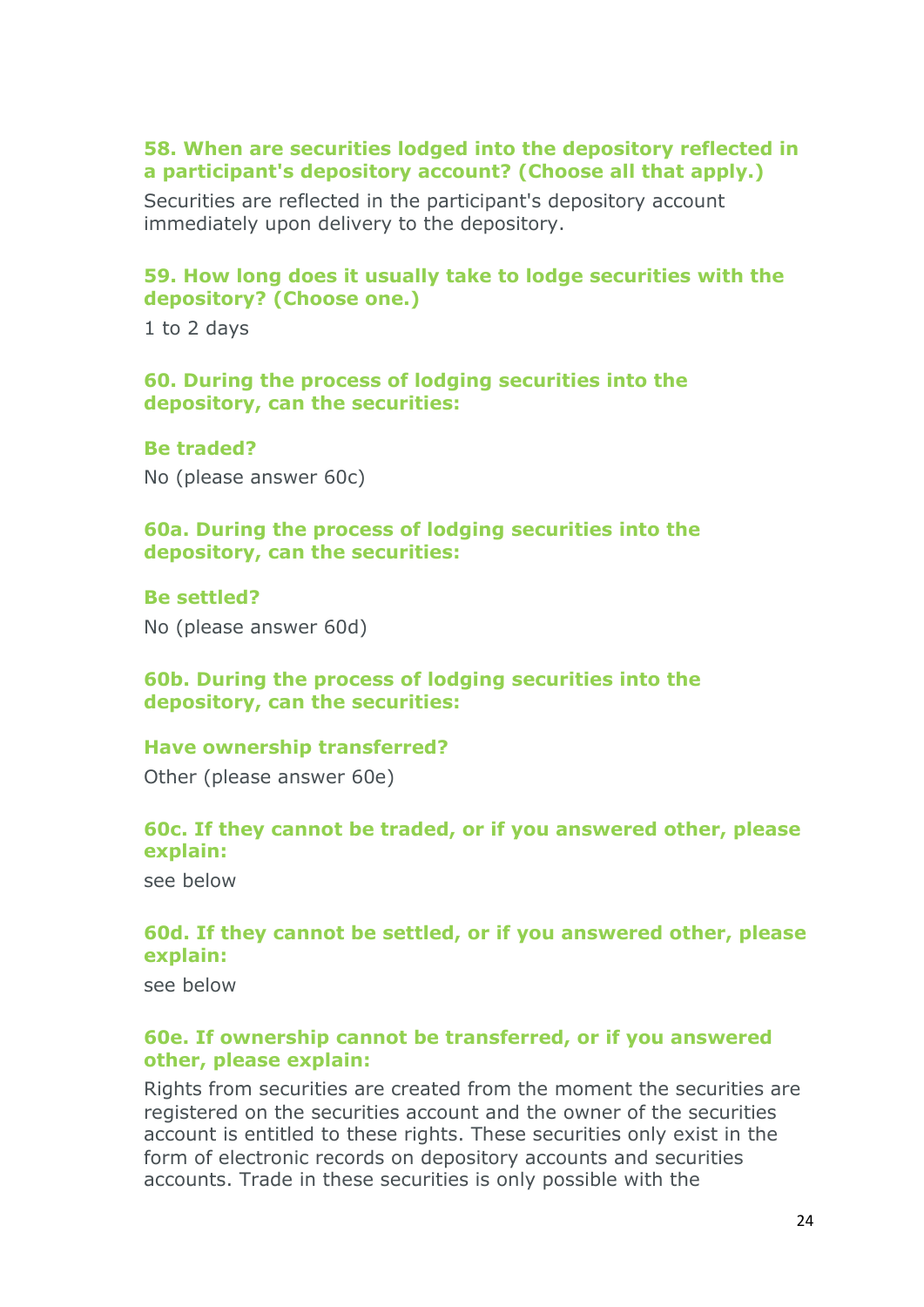registration of these securities on the securities account. However, as regards securities issued in paper form which are to be registered in KDPW, the ownership in these securities may be transferred up until the moment of their registration in KDPW. Yet, the transfer is made outside of the depository system.

## **61. Are securities immediately available for delivery upon transfer to the depository?**

Yes.

#### **62. Please describe briefly the**

**arrangements/procedures/facilities you maintain to ensure that eligible securities held at the depository are handled at least as efficiently as compared to securities held outside the depository, particularly in relation to income, corporate actions and proxy services.**

Not applicable

## **63. How are eligible securities removed from the depository? (Choose one.)**

Other (please answer 63a)

## **63a. Please specify:**

The withdrawal of securities from the depository takes place when the issuer decides to do it. However, the issuer needs the approval of the PFSA to do it. Moreover, the withdrawal of equities is possible when the issuer's insolvency is declared or it cannot be declared owing to the fact that the issuer's assets are not able to cover the costs of the insolvency proceeding. As a result of the PFSA approval or the binding insolvency declaration or the binding resolution that rejects the application for insolvency because the issuer's assets are not able to cover the costs of the insolvency proceeding, KDPW indicates the date when its participants are obliged to deliver the data of the shareholders to the issuer.

## **64. How long does it usually take to remove securities from the depository? (Choose one.)**

3 days to 1 week

**65. While the securities are being removed from the depository, can they:**

**65a. Be traded? (Choose one)**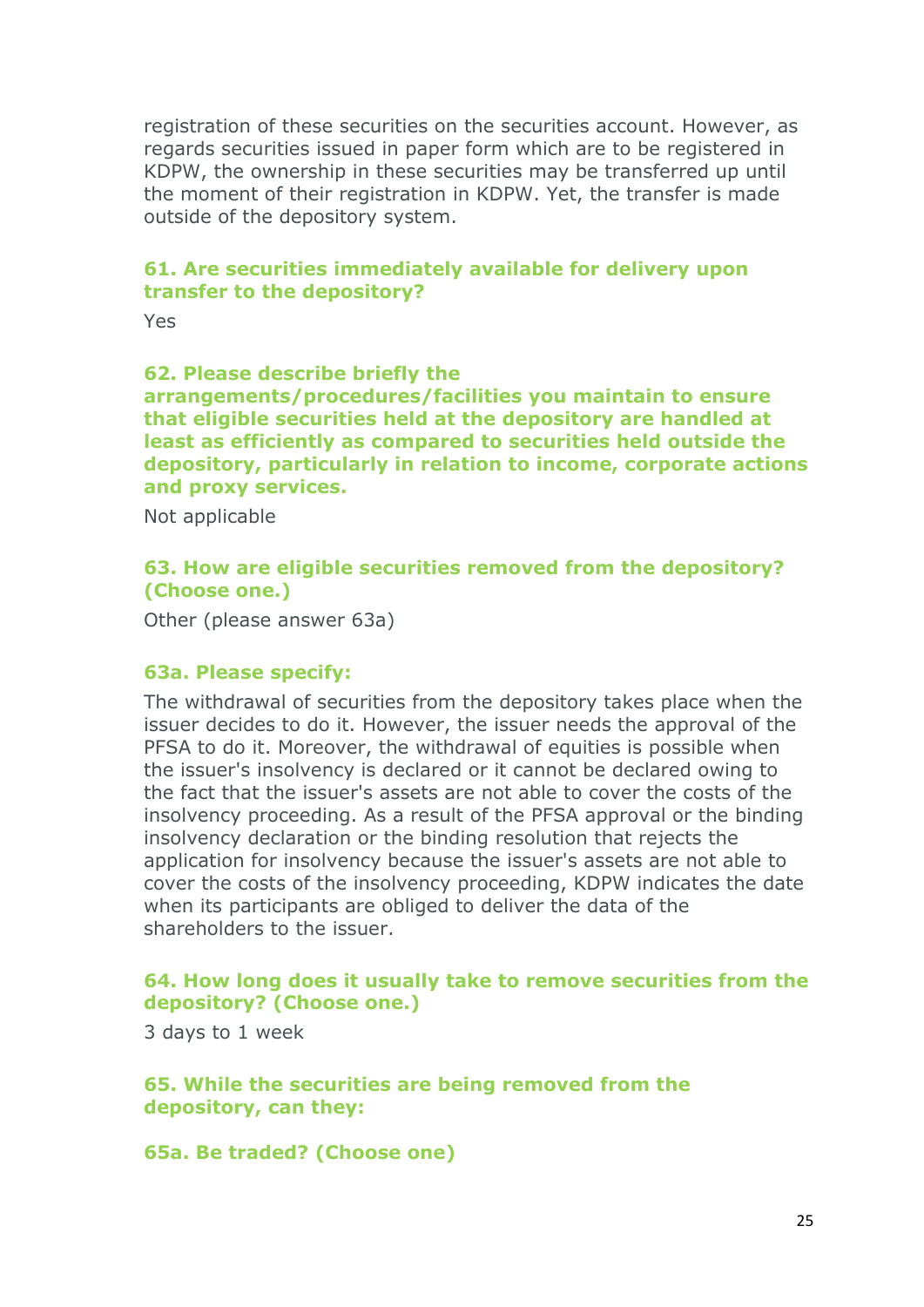No (please answer 65b)

#### **65b. Please explain:**

The status of the securities is changed, participants within the indicated deadline deliver to the KDPW instructions to change the status of the securities to be cancelled to "blocked for corporate actions".

#### **65c. Be settled?**

No (please answer 65d)

#### **65d. Please explain:**

see 65b

#### **65e. Have ownership transferred?**

No (please answer 65f)

#### **65f. Please explain:**

see 65b

#### **STANDARD OF CARE**

*The purpose of this section is to understand the responsibility and liability that the depository has in providing services to its participants/members in the settlement and clearing of securities and/or cash, and to understand what type of protections exist for participants in the event of a participant failure/default.*

#### **Depository Liability**

**66. Does the depository accept liability (independent of any insurance coverage) for the following:**

**66a. Reconciliation errors with the registrar and/or the issuer?** Yes (please answer 66b)

**66b. If yes, please check all of the following that apply:** The depository assumes liability for direct losses

**66e. Theft of securities (either physical certificate or electronically from accounts at the depository) from the**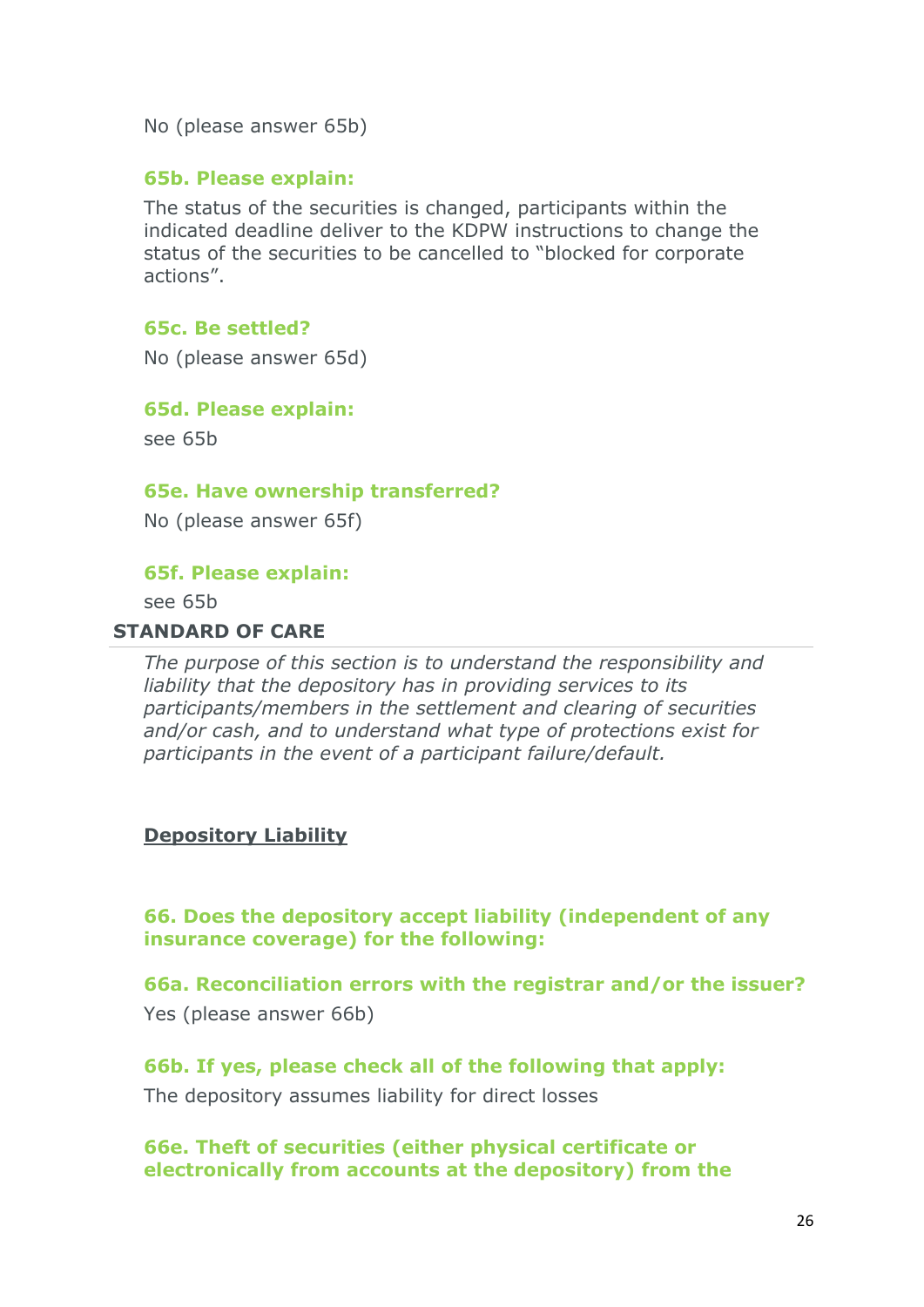## **depository?**

Yes (please answer 66f)

#### **66i. Failure of the depository's systems that result in direct damages or losses to participants because they cannot use either securities or funds?**

Yes (please answer 66j)

#### **66j. If yes, please check all of the following that apply:**

The depository assumes liability for direct losses

## **66m. Any loss caused by the depository due to errors, omissions or fraud that cause direct damages or losses to participants?**

Yes (please answer 66n)

#### **66n. If yes, please check all of the following that apply:**

The depository assumes liability for direct losses

#### **66q. The depository acting as the central counterparty?**

Other (please answer 66t)

#### **66t. If other, please explain:**

KDPW performs CCP functions for both the cash and the derivatives markets by providing cash netting, anonymity and organizing guarantee funds, although, KDPW does not act as a counterparty to the transaction in a legal sense. However in the first half of year 2010 the depository established a new company KDPW\_Clearpool, whose assets will support the depository settlement guarantee system. It is the first step in the process of spin-off of a clearing house (CCP) from KDPW. The depository is planning to create the CCP clearing house and achieve full CCP functionality next year.

#### **66u. Does the depository guaranty settlement?**

Yes (please answer 66v)

#### **66v. Please explain how this is accomplished. What are the procedures and safeguards that permit the depository to guaranty settlement?**

The settlement guarantee funds administered by KDPW from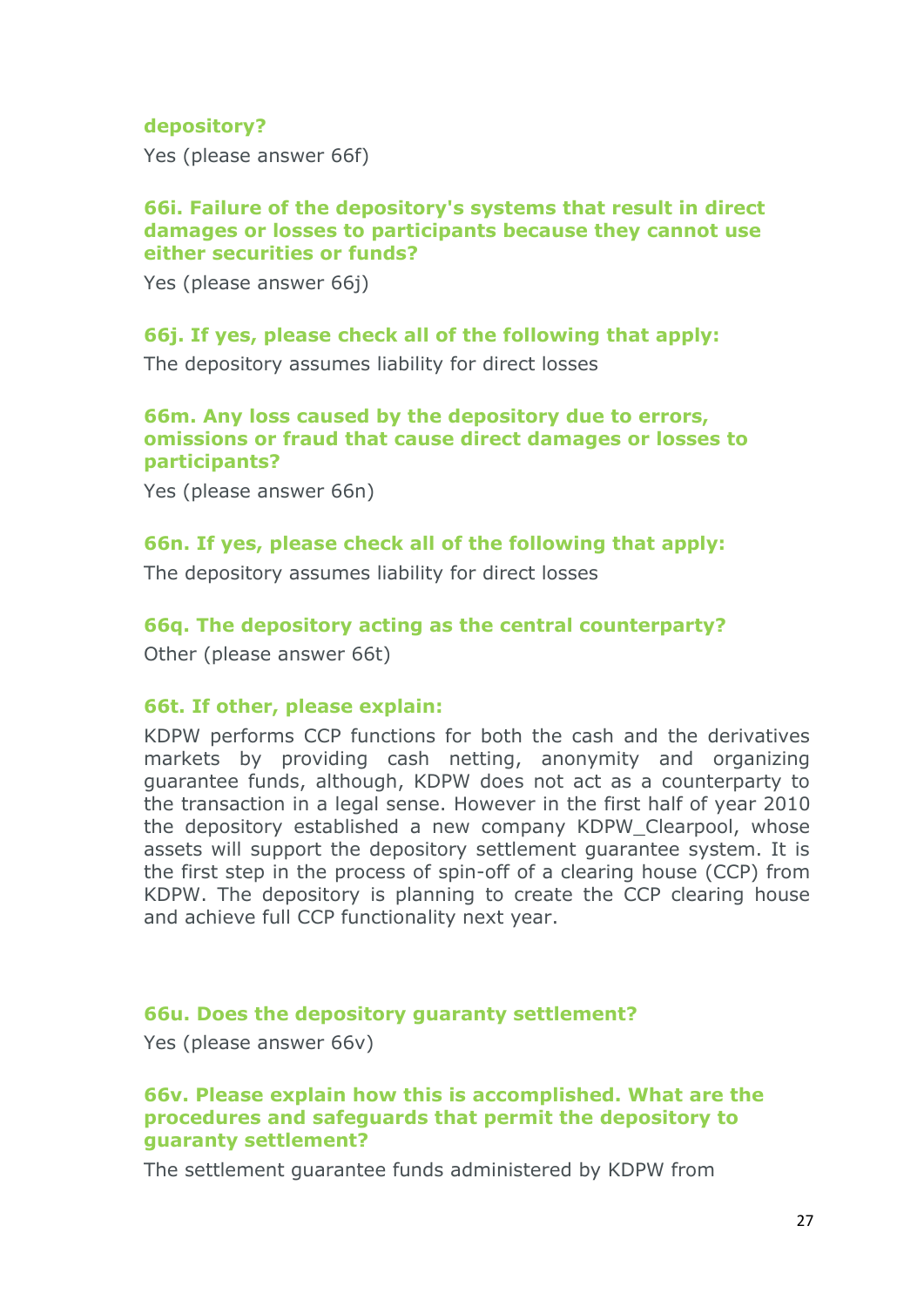participant's contributions guarantees the settlement of transactions concluded by them in the regulated market and the alternative market. It consists of functionally separate parts, of which each contains assets used for the safeguarding of the settlement of transactions concluded in specific markets or for the safeguarding of settlement of specific types of transactions. Besides, the Depository collects margins for derivatives transactions, i.e. an initial settlement margin (which determines the number of positions of a certain value the participant may take) and a maintenance margin for every position taken.

The Settlement Guarantee System assets are used in the following order:

1. Cash receivables of the insolvent participant/ securities lending or acquisition on BISO market

2. Margins–for derivatives transactions

3. Contribution of the insolvent participant to the relevant guarantee fund (applicable to the relevant market segment)

4. Insolvent participant's contributions to other guarantee funds to the extent they do not guarantee liabilities covered by those funds

5. first tranche of the additional contributions to the relevant fund, up to 50% of the cap;

6. KDPW\_CLEARPOOL assets up to PLN 20 million;

7. second tranche of the additional contributions (possibly in combination with KDPW\_CLEARPOOL assets)

8. Other KDPW\_CLEARPOOL assets-in special justified cases

9. Unlimited additional contributions of participants to the relevant guarantee fund

## **66x. Force majeure events, acts of God, or political events, etc.?**

No

## **66+. In all cases where the depository assumes responsibility for direct or indirect or consequential losses, is the depository's liability limited by a standard of care determination?**

Yes (please answer 66\*)

## **66\*. Please define the standard of care applied:**

A greater degree of effort is expected from KDPW, measured by recognising the professional nature of the depository functions carried out by KDPW.

**67. Do the depository's written contracts, rules, or established**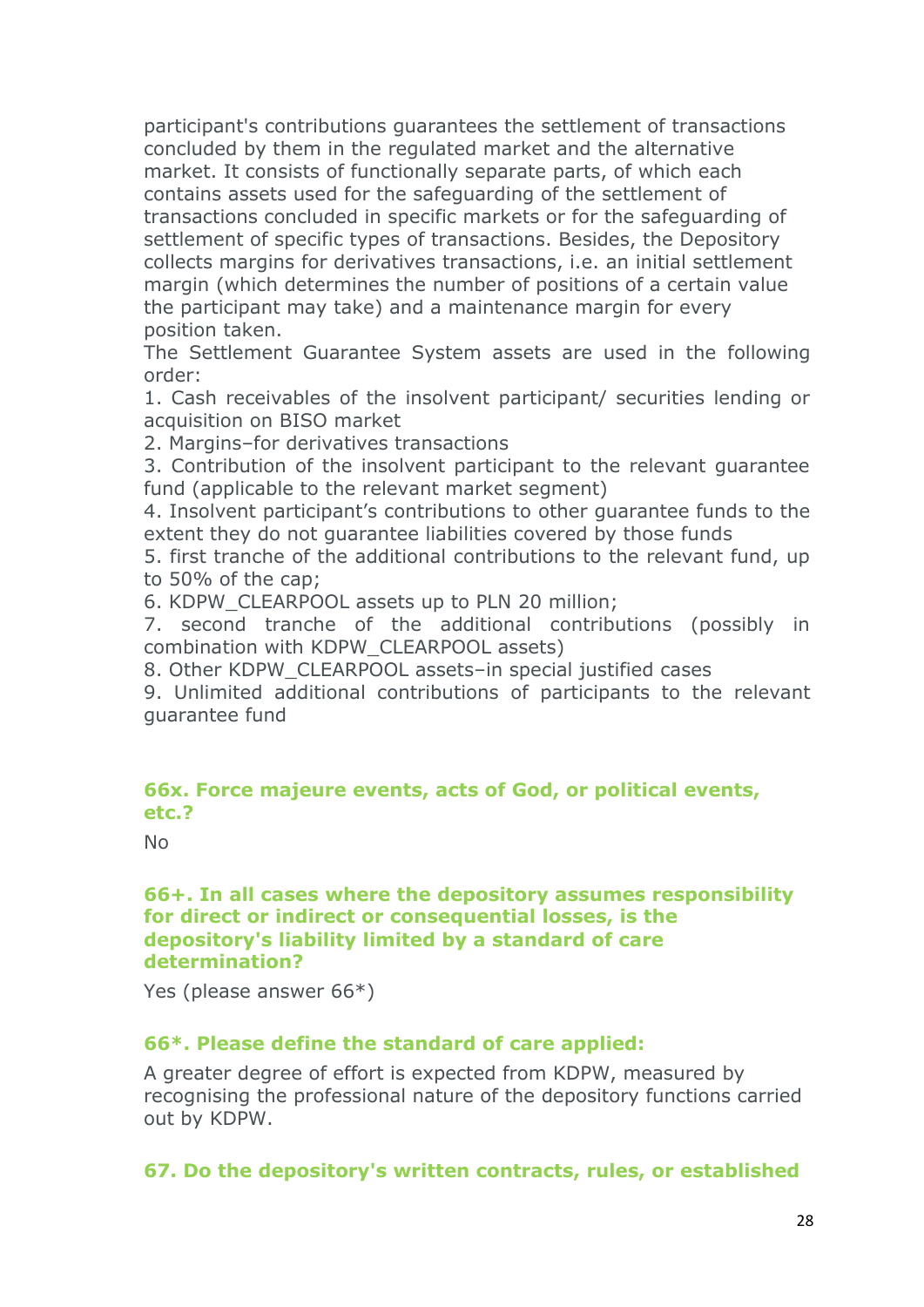**practices and procedures provide protection against risk of loss of participant assets by the depository in the form of?**

#### **67a. Indemnification**

No

#### **67d. Insurance**

Yes (please answer 67e)

#### **67e. Please explain (then please answer 67f):**

KDPW holds an insurance agreement to cover particular fraud relating to KDPW owned financial instruments, financial instruments registered on KDPW accounts and KDPW managed accounts, or where KDPW has powers of attorney. The policy further covers risks involving malfunctions of IT systems, computer crime, and professional liability of financial institutions (interest or damages for failure to perform its functions, or for negligent performance).

# **67f. Please provide details of the relevant sections of the contracts, rules or practices where this information is found.**

n/a

# **67g. Acknowledgement of liability for losses caused by depository's own actions.**

Yes (please answer 67h)

#### **67h. Please explain (then please answer 67i):**

see 67e

# **67i. Please provide details of the relevant sections of the contracts, rules or practices where this information is found.**

n/a

#### **67j. Other**

Yes (please answer 67k)

#### **67k. Please explain (then please answer 67l:**

There is no risk of loss of assets registered on KDPW accounts. Rights to securities arise as a result of entries on securities accounts, which are in effect carried out by the participants themselves. The assets of their clients are safeguarded using a compensation scheme, which is administered by KDPW and used to pay compensation to clients in the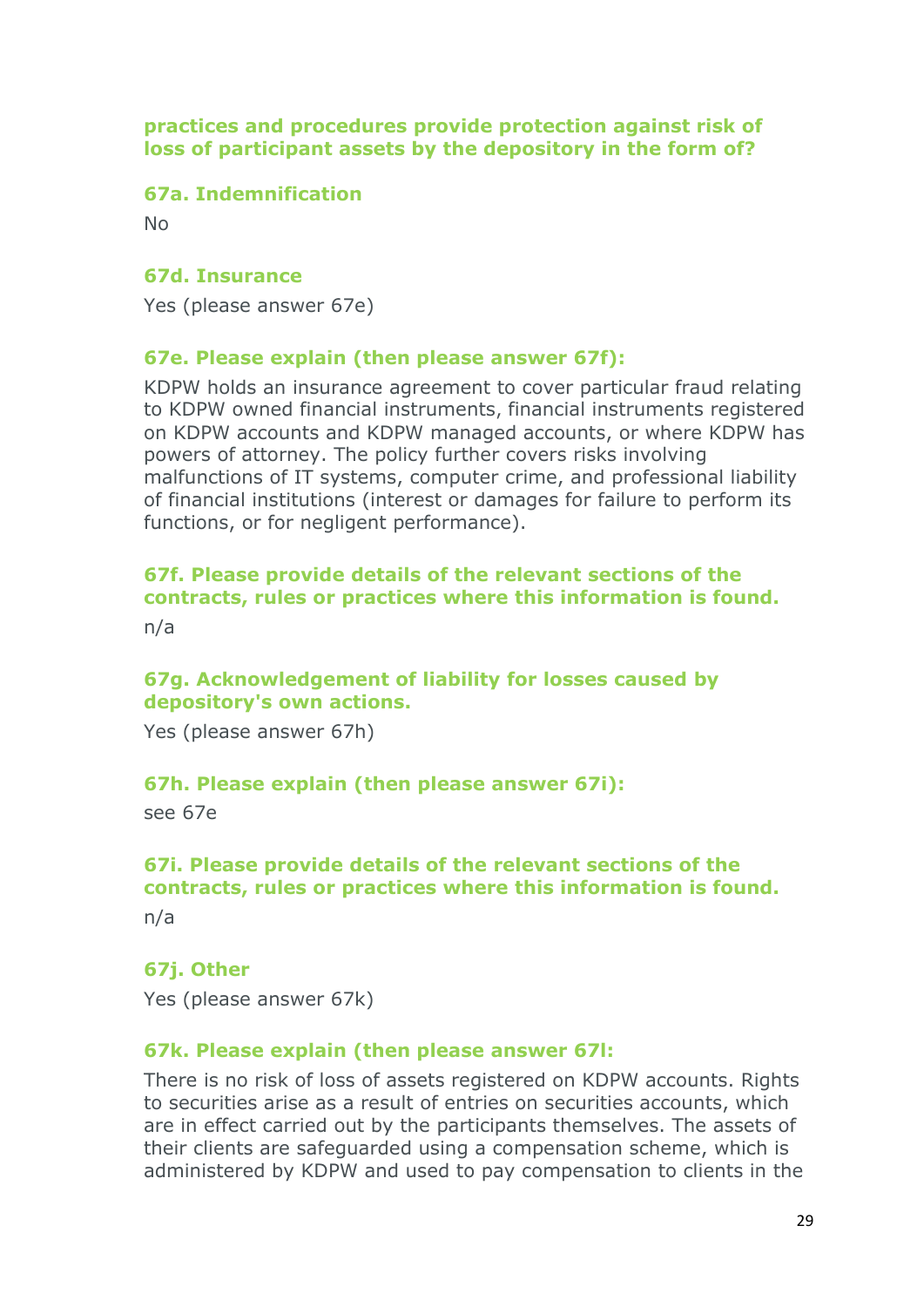event of the bankruptcy of a participant or fraudulent dealings by participants.

# **67l. Please provide details of the relevant sections of the contracts, rules or practices where this information is found.**

Compensation Scheme Regulation, art. 132-146 of the Trading in Financial Instruments Act, Rules of Operation of the Compensation Scheme

# **68. Is the depository immune from legal action in its own jurisdiction?**

Other (please answer 68a)

# **68a. If other, please explain:**

According to the article 6 pt 4 of the Bankruptcy and Restitution Law the legal persons which have been established on the basis of the provisions of a Parliament Act cannot be declared bankrupt. The Depository is such a legal person.

## **Security Control**

## **69. How do participants receive information (view actual settlement of trades, movement of securities on their accounts, etc.) and see the status of their accounts? (Choose all that apply.)**

By direct electronic link, Other (please answer 69a)

## **69a. Please explain:**

Participants can use the messaging communication system ESDI (Electronic System of the Information Distribution) or ESDK (Electronic System of the Messages Distribution), which in an appropriate hardware configurations has the function of direct electronic link.

## **70. Do participants have access to affect their holdings, including confirming and affirming trades, movement of securities on their accounts, etc.?**

Yes (please answer 70a)

# **70a. How is access given to participants? (Choose all that apply.)**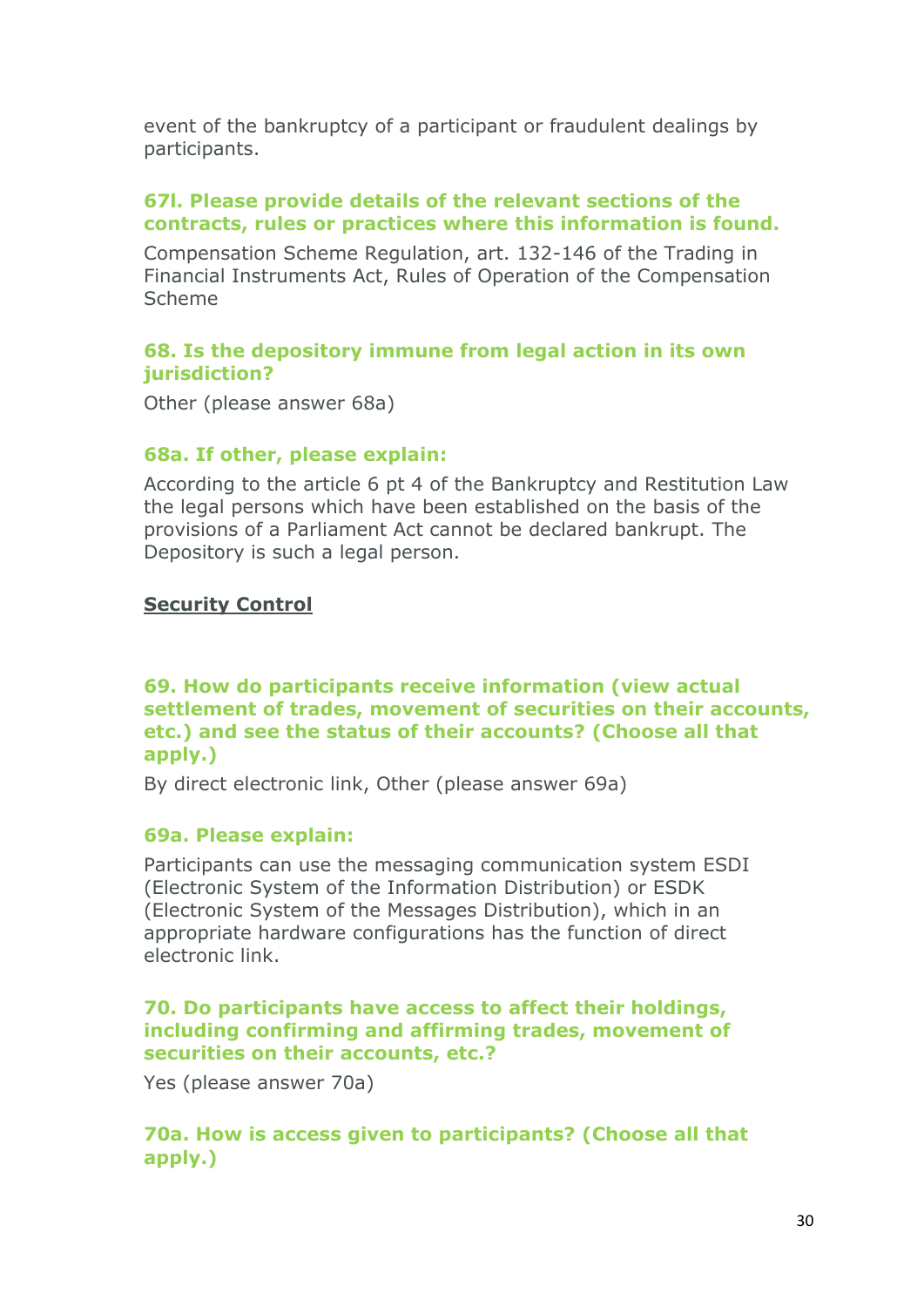By direct electronic link (please answer 70b), Other (please answer 70c)

## **70b. Please select type of electronic link:**

Secured, leased, dedicated telephone line, Internet

## **70c. Please explain:**

Participants can use the messaging communication system ESDI (Electronic System of the Information Distribution) or ESDK (Electronic System of the Messages Distribution), which in an appropriate hardware configurations has the function of direct electronic link.

# **71. Regarding data security:**

#### **71a. Are passwords used by participants to access their accounts?**

Yes, Other (please answer 71b)

# **71b. If other, please explain:**

Participants have access to the Electronic System of the Information Distribution (ESDI) or Electronic System of the Messages Distribution (ESDK). Data security is based mainly on cryptography (data encipherment), however user passwords are also used for email account access.

## **71c. Does each user have a unique user ID?**

Yes

## **71e. Are passwords regularly changed?**

Other (please answer 71g)

## **71g. If other, please explain:**

Individual cryptographic keys are changed once a 3 years. There is no need to change user passwords.

# **71h. Is there a user lock-out after a pre-set number of unsuccessful User ID attempts?**

No

#### **72. Does the depository communicate with other market entities such as stock exchanges, payment systems, clearing**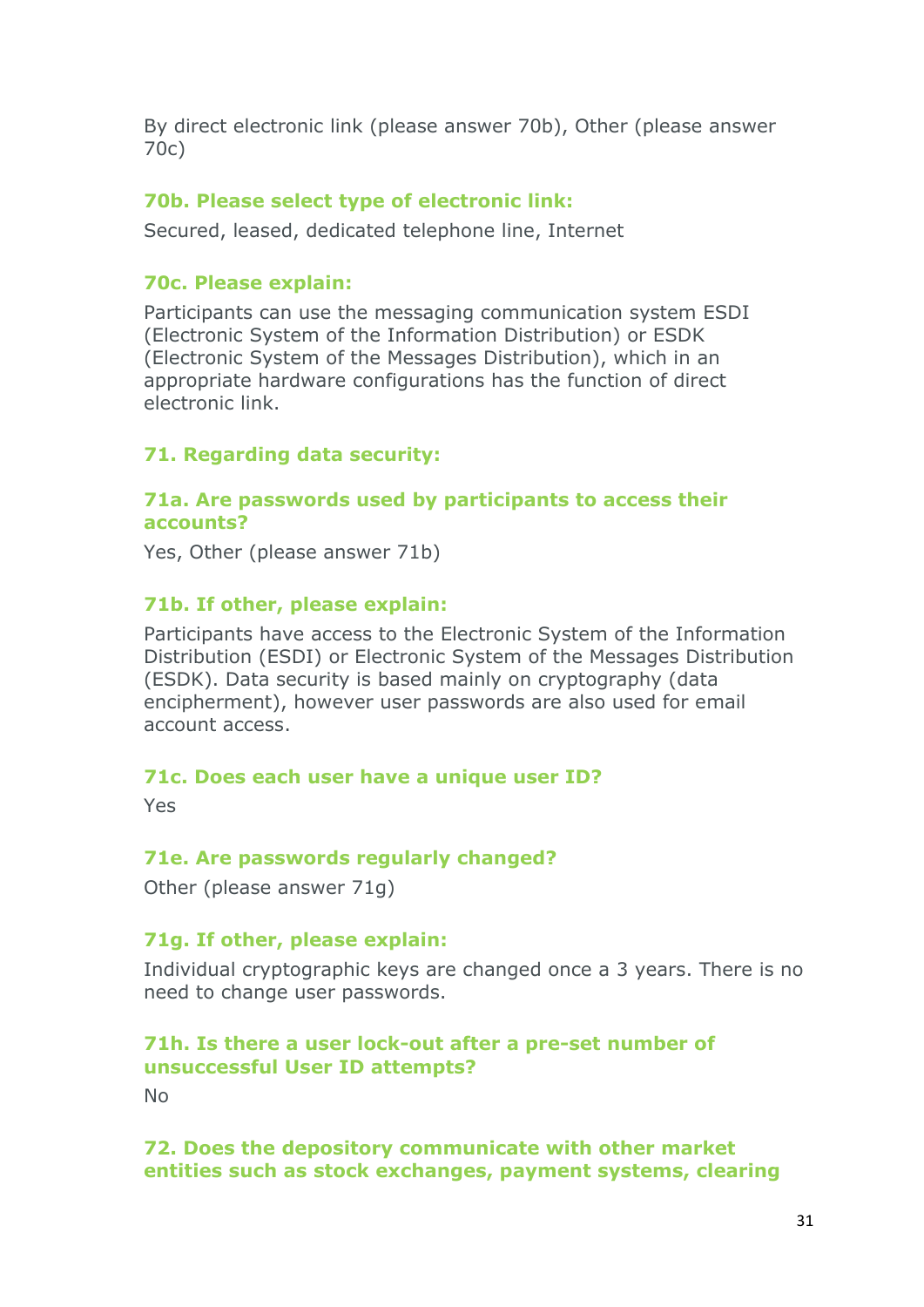#### **houses, etc., by secured linkages?**

Yes (please answer 72a)

## **72a. Please explain:**

Warsaw Stock Exchange, National Bank of Poland, Polish Financial Supervision Authority, BondSpot S.A. (formerly MTS CeTO)

#### **73. How does the depository communicate with other market entities?**

#### **73a. Stock Exchanges (Choose all that apply.)**

Secured, leased, dedicated telephone line

## **73b. Payment Systems (Choose all that apply.)**

Secured, leased, dedicated telephone line

# **73c. Clearing Houses (Choose all that apply.)**

Not applicable

# **73d. Registrars (Choose all that apply.)**

Not applicable

# **74. How is access to the physical building controlled? (Choose all that apply.)**

By guards, By electronic keys/personal ID card, By alarm system

# **75. What are the vault security procedures for the safekeeping of physical paper? (Choose all that apply.)**

Not applicable; no vault is maintained

# **Participant Default Protections Resulting from a Participant Failure**

# **76. If a participant defaults, how is the loss covered? (Choose all that apply?)**

The depository guaranty fund covers the loss

**77. During the past three years, has there been a situation where a participant defaulted which resulted in a significant loss?**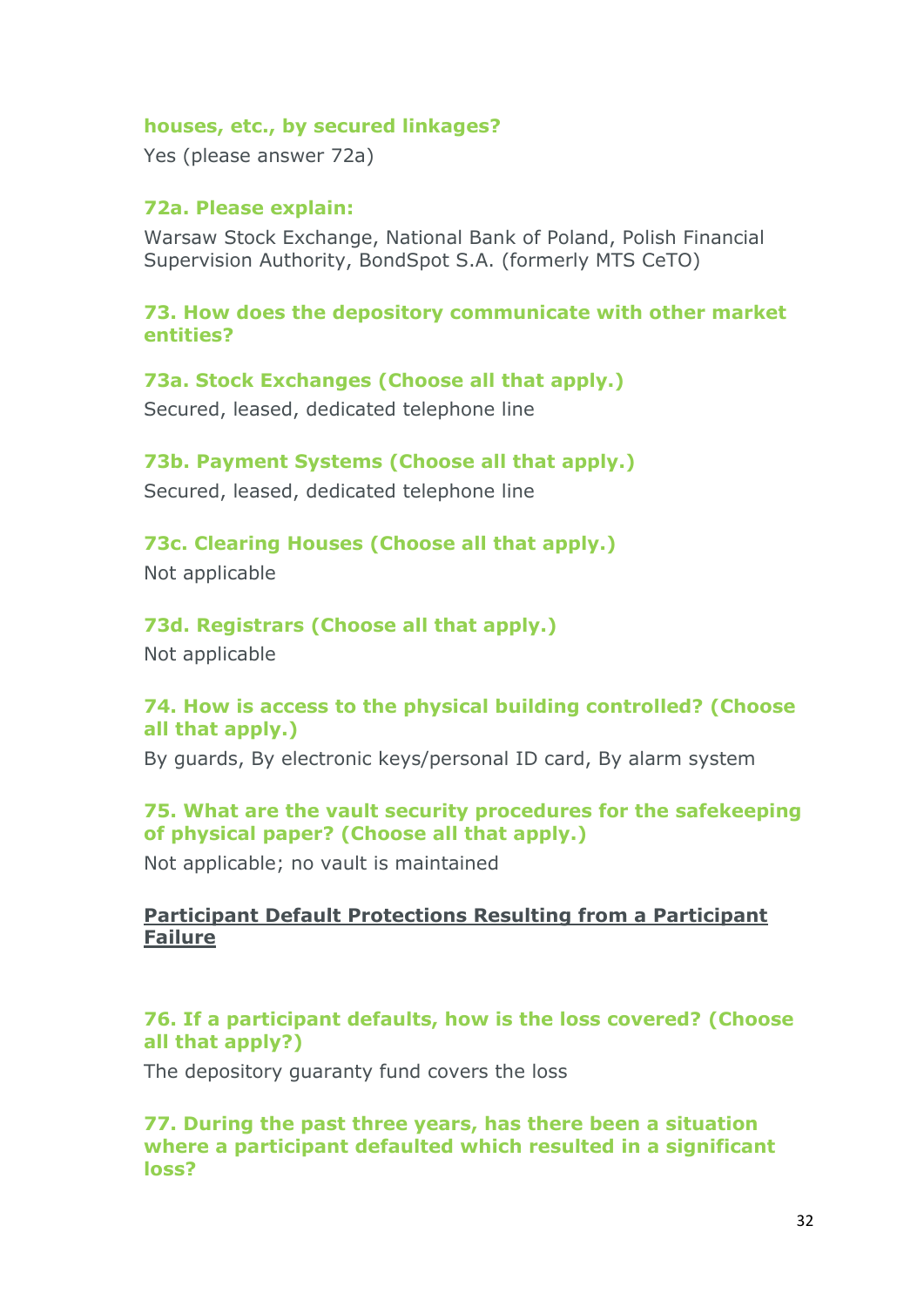**stock exchange or other market guarantees?**

Yes (please answer 78a),

## **78a. If yes, please respond to the following questions:**

## **What is the size of the fund (then please answer 78b)?**

The size of the Cash market guarantee fund is changing - from 19 mln USD to 100 mln USD in 2010 (the average for the period January-September 2010 was 42 mln USD). The size of the guarantee fund for derivative market varied from 13 mln USD to 22,5 mln USD (the average for the period January-September 2010 was 15 mln USD).

# **78b. How is the size of the fund determined? (Choose one.)**

By participant volume

# **78d. How is the fund financed? (Choose one.)**

Contributions from participants (please answer 78f)

# **78f. If so, what is the amount or percentage per participant?**

The contribution from participant having a clearing member status is calculated on the basis of the appropriate algorithms provided in Appendices to the Settlement Guarantee Fund Rules of the NDS. The present algorithm is in force from July 2007.

# **78h. Who is covered by the fund? (Choose all that apply.)**

Direct depository participants only, Other (please answer 78i)

## **78i. If other, please explain:**

Direct depository participants with clearing member status

# **78j. When is the guaranty fund used? (Choose all that apply.)**

When a direct participant defaults, Other (please answer 78k)

# **78k. If other, please explain:**

The guaranty fund for regulated markets is also used to guarantee the return of securities borrowed through automatic securities loans provided to avoid fails of transactions guaranteed by the fund.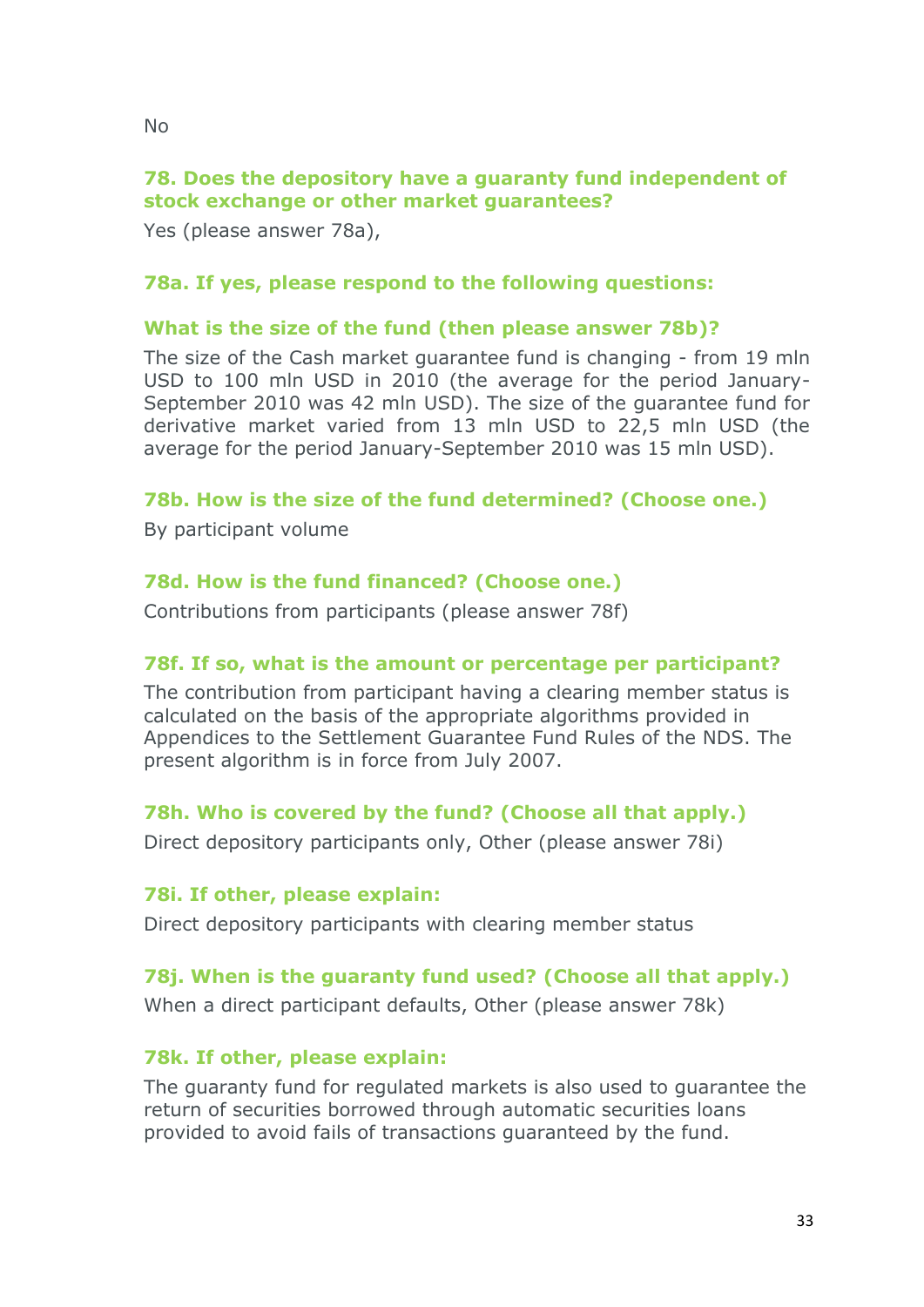# **78l. If other, please explain:**

## **79. Does the depository have forms of oversight management for assessing and monitoring of the following? (Choose all that apply.)**

Participant eligibility requirements, Participant volumes, Participant financial strength, Collateral requirements for participants (please answer 79b), Settlement controls that minimize or eliminate the risk of default by a participant (please answer 79d), Other forms of risk management used for assessing and monitoring participant exposures (please answer 79i)

## **79b. Please explain the requirements:**

Collateral taken from participants operating in the derivatives market and participating in the securities lending and borrowing system organised by KDPW.

# **79d. What type or types of settlement controls (Choose all that apply.)**

Simultaneous DVP (please answer 79g)

## **79g. Please explain:**

Settlement of securities is effected after the confirmation of cash settlement in the central bank.

## **79i. Please explain briefly how these work:**

KDPW uses monitoring system for transaction and position limits (engagement limit). Transaction limit is calculated by comparing current liabilities (i.e. margins, futures mark to market and option premiums) to the current collateral. If transaction limit is exceeded, there is an alert generated and margin call sent to the participant. At the moment, position limit is not used in the KDPW risk monitoring system, however it can be put in force in the future if needed.

## **80. Does the stock exchange have default protections that extend to the depository, such as the following? (Choose all that apply.)**

Other (please answer 80a)

#### **80a. Please explain:**

The Depository maintains a guaranty fund for stock exchange transactions and the alternative trading (excluding package transactions).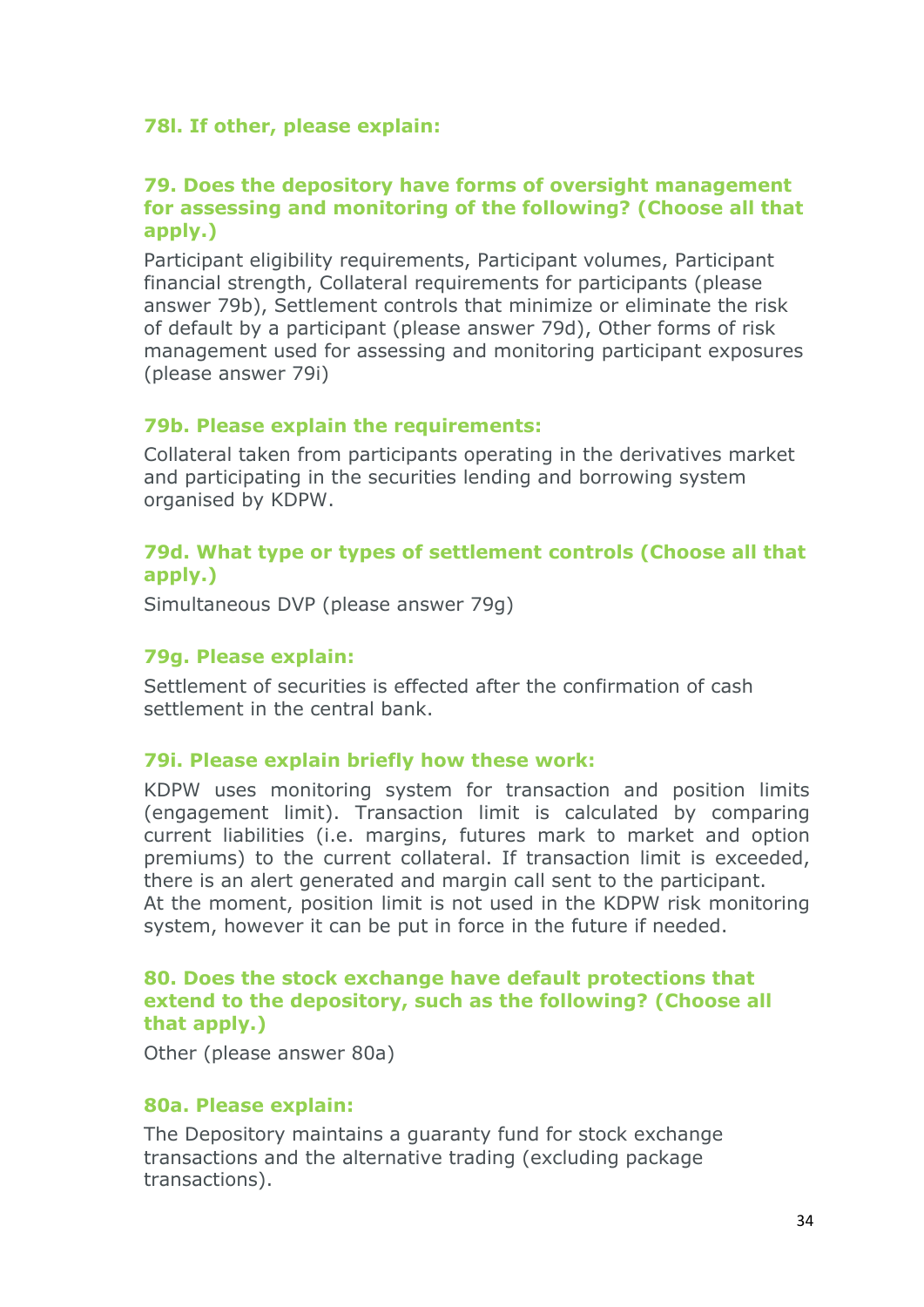#### **BUSINESS RECOVERY PLAN**

*This section is intended to identify key aspects of the depository's Business Recovery Plan (BRP), including testing requirements and past results, expected recovery time periods, and the independent review and validation (if any) of the BRP.*

#### **81. Do you have a formal business recovery plan?**

Yes (please answer 81a)

#### **81a. Does your Business Recovery Plan include: (Choose all that apply.)**

Back-up of all computer files, Off-site data storage, Back-up files stored and locked, Off-site operations facility, On line data replication, Other (please answer 81h)

#### **81b. Please identify both the frequency and the last date of testing for the following third party:**

#### **Depository participants/members**

once a year The last date of testing: 20-21.11.2010

## **81c. Please identify both the frequency and the last date of testing for the following third party:**

#### **Stock exchange**

more than once a year The last date of testing: 20-21.11.2010

#### **81d. Please identify both the frequency and the last date of testing for the following third party:**

#### **Central bank**

more than once a year The last date of testing: 20-21.11.2010

#### **81e. Please identify both the frequency and the last date of testing for the following third party:**

#### **Local brokers**

once a year The last date of testing: 20-21.11.2010

#### **81f. Please identify both the frequency and the last date of**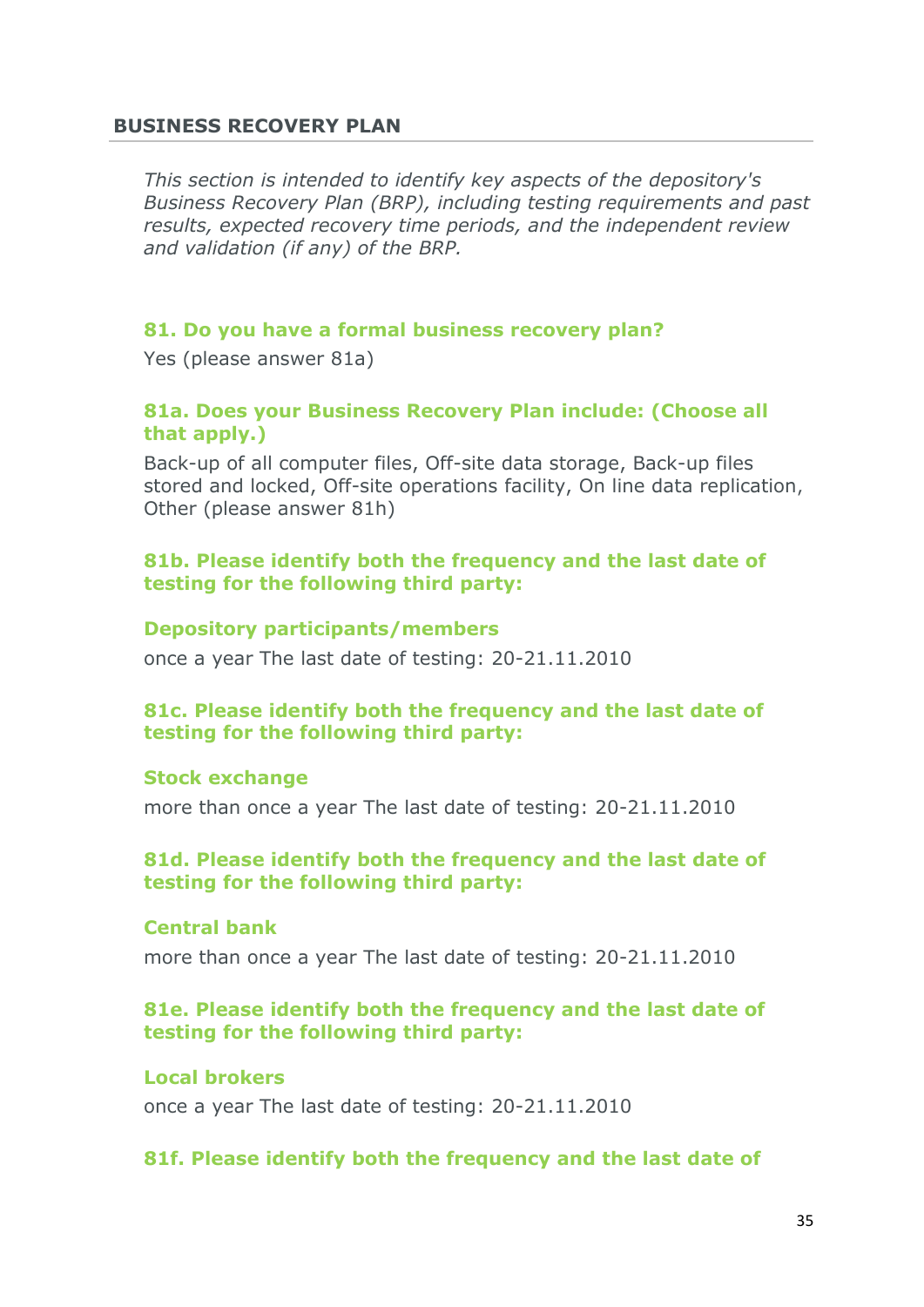#### **testing for the following third party:**

#### **Any other third party**

Pension funds and pension societies - once a year The last date of testing: 20-21.11.2010

## **81h. If other, please explain:**

#### **82. How quickly can the main system be reactivated in the event of an outage? (Choose one.)**

 $1 - 4$  hours

#### **83. If a back-up system exists, how quickly can the back-up system be activated in the event of the main system failing? (Choose one.)**

 $1 - 4$  hours

#### **84. Will the depository publicly announce any system interruption?**

Yes (please answer 84a)

#### **84a. To whom will the depository disclose any system interruptions? (Choose all that apply.)**

To the depository regulators, To all direct participants, Other (please answer 84d)

#### **84d. Please explain:**

In case of cash settlement disruption - National Bank of Poland. Pension funds and pension societies

#### **84e. How will the depository disclose any system interruptions? (Choose all that apply.)**

By e-mail, By telephone, Other (please answer 84f)

#### **84f. Please explain:**

Electronic System of the Information Distribution (ESDI), ESDK (Electronic System of the Messages Distribution), fax

#### **85. In the past three years, has it been necessary to activate the recovery plan in a live situation?**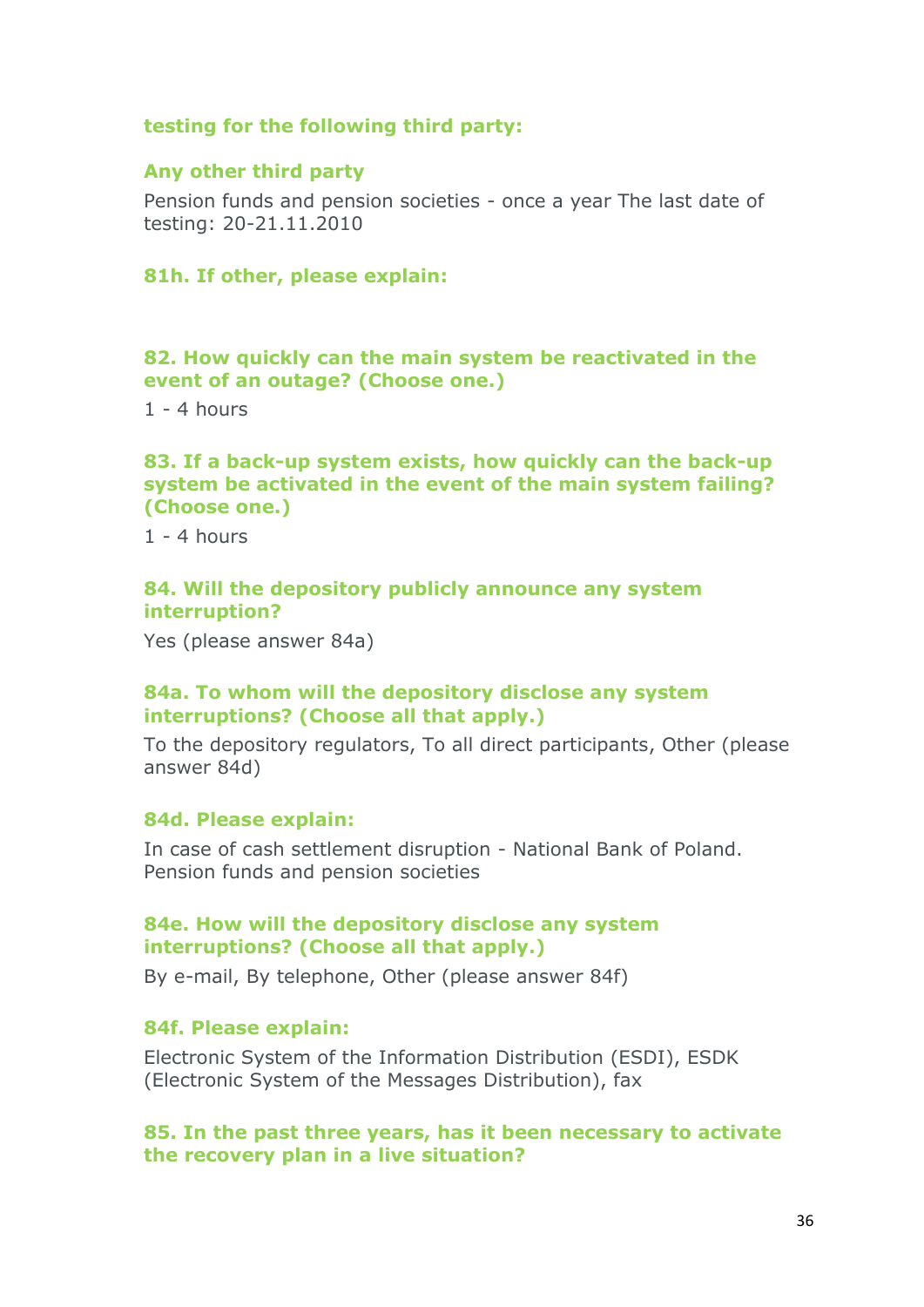# **85b. How much time was needed to recover and restore business to normal operations? (Choose one.)**

# **85c. What was the impact to the market? (Choose all that apply.)**

# **PERFORMANCE, INSURANCE, AND LOSS**

*This section is intended to identify the level of insurance maintained by the depository, and the extent to which coverage would extend to financial loss incurred by participants and their clients, including but not limited to losses resulting from operating performance, security breaches, and employee negligence or misconduct.*

## **86. Has there been any material loss by the depository during the past three years?**

No

# **87. Has the depository been subject to any litigation involving a participant during the past three years?**

No

# **88. Has the depository realized revenues sufficient to cover expenses during the past three years? (Choose one.)**

Yes for all three years

# **89. Does the depository maintain a reserve for operating losses?**

No, Other (please answer 89b)

# **89b. If other, please explain:**

KDPW does not mantain the dedicated reserve capital for covering the operational losses as it is not required by the Polish regulations. There are no account reserves created for eventual operational losses. Account reserves are created only for probable losses. Hovewer KDPW does maintain supplementary and reserve capital, created by annual deductions from profit, which are dedicated to cover eventual losses.

## **90. Has the regulatory body with oversight responsibility for the depository issued public notice that the depository is not in**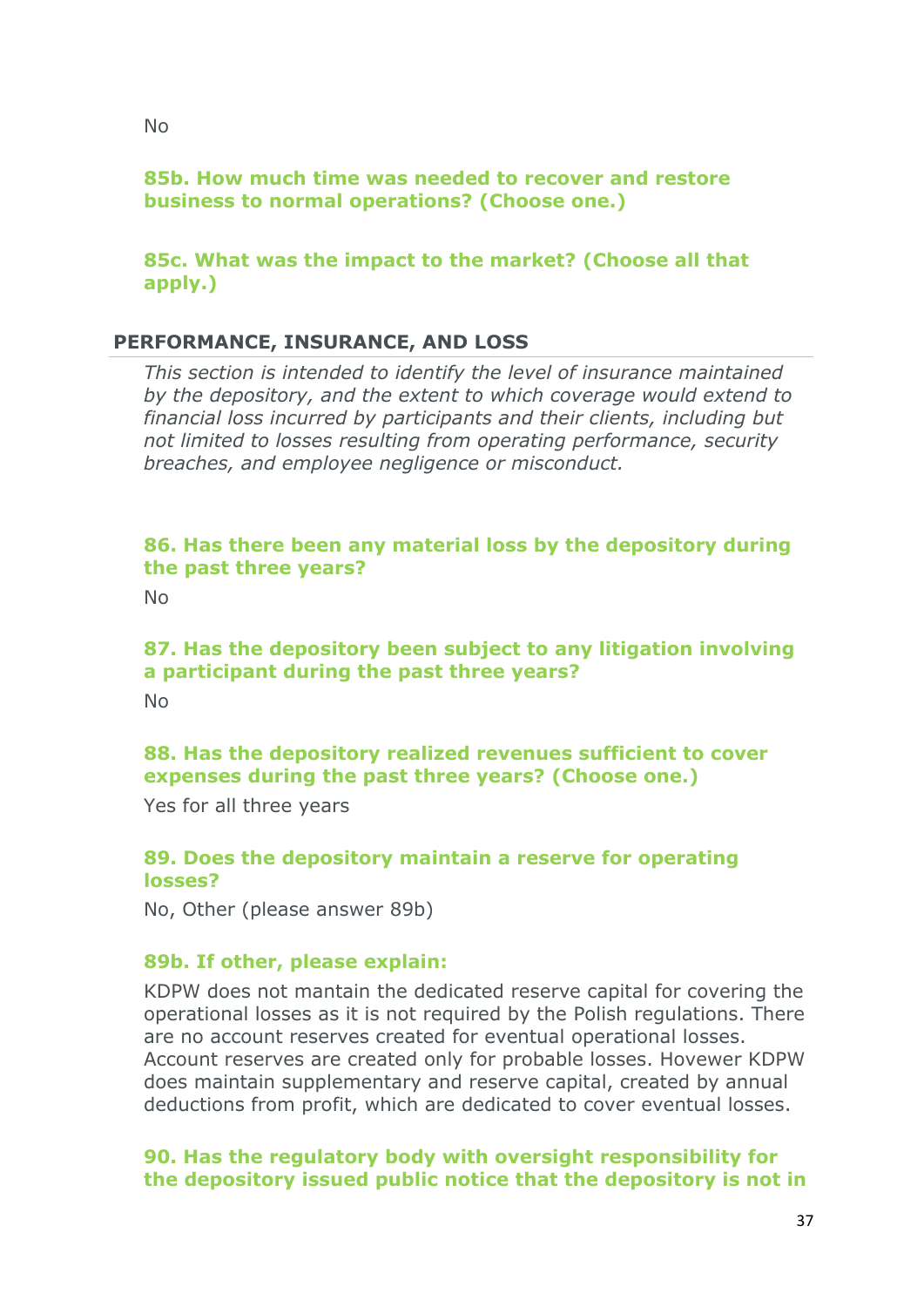## **current compliance with any capital, solvency, insurance or similar financial strength requirements imposed by such regulatory body?**

No

#### **90b. In the case of such a notice having been issued, has such notice been withdrawn, or, has the remedy of such noncompliance been publicly announced by the depository?**

Other (please answer 90e)

#### **90e. If other, please explain:**

Not applicable

#### **91. Does the depository have insurance for Default?**

No

#### **92. Does the depository have insurance for Fidelity?**

Yes (please answer 92a)

#### **92a. What is the amount of the coverage?**

100 000 000 PLN (34 602 000 USD – USD/PLN – 2,89 the exchange rate at the end of the October 2010)

#### **92b. What is the amount of the deductible?**

100 000 PLN (34 602 USD – USD/PLN – 2,89 the exchange rate at the end of the October 2010)

#### **93. Does the depository have insurance for Operational Errors?**

Yes (please answer 93a)

#### **93a. What is the amount of the coverage?**

65 000 000 PLN (22 491 000 USD – USD/PLN – 2,89 the exchange rate at the end of the October 2010)

#### **93b. What is the amount of the deductible?**

100 000 PLN (34 602 USD – USD/PLN – 2,89 the exchange rate at the end of the October 2010)

#### **94. Does the depository have insurance for Errors and Omissions?**

Yes (please answer 94a)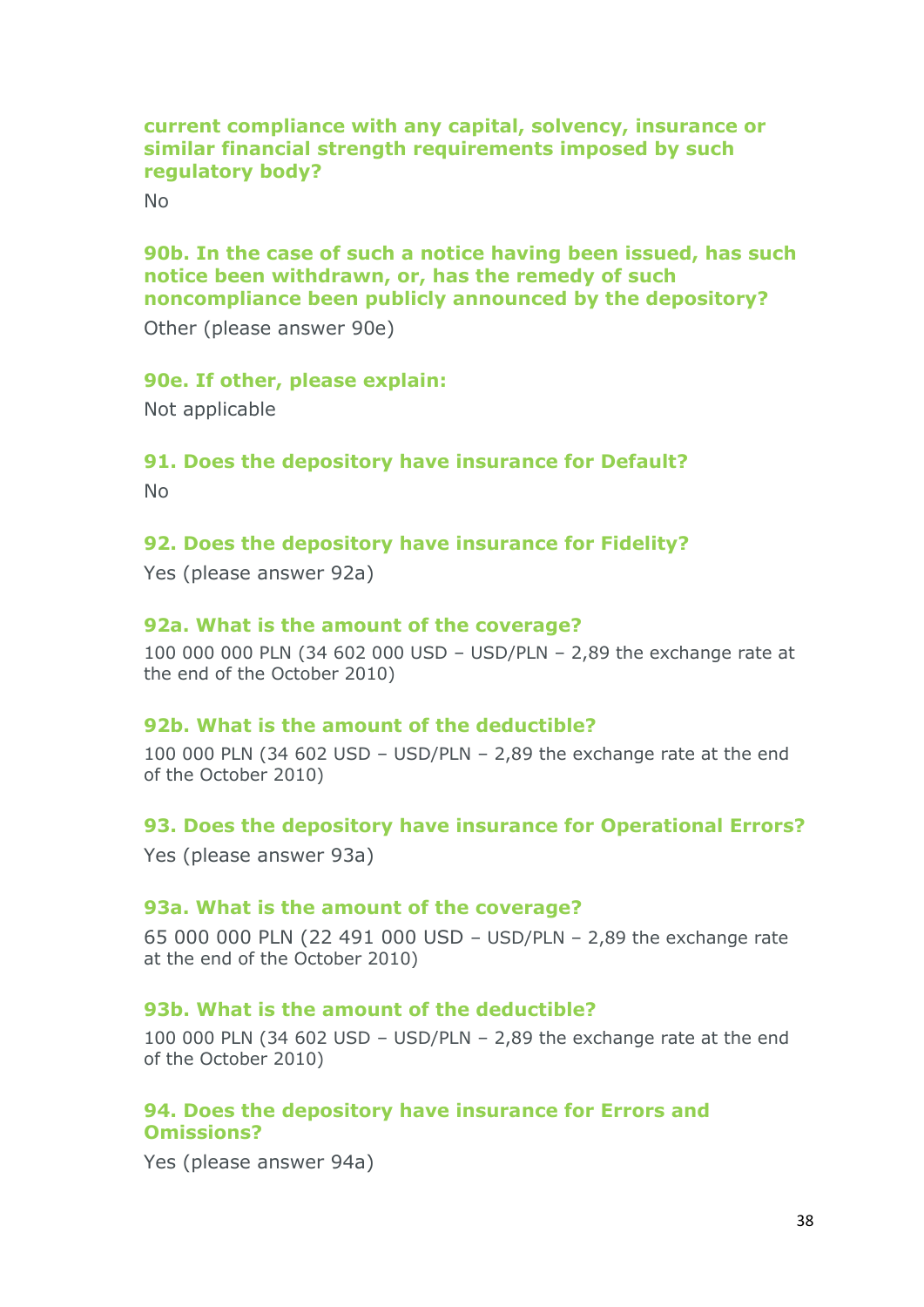#### **94a. What is the amount of the coverage?**

65 000 000 PLN (22 491 000 USD – USD/PLN – 2,89 the exchange rate at the end of the October 2010)

#### **94b. What is the amount of the deductible?**

100 000 PLN (34 602 USD – USD/PLN – 2,89 the exchange rate at the end of the October 2010)

#### **95. Does the depository have insurance for Computer Fraud?**

Yes (please answer 95a)

#### **95a. What is the amount of the coverage?**

65 000 000 PLN (22 491 000 USD – USD/PLN – 2,89 the exchange rate at the end of the October 2010)

#### **95b. What is the amount of the deductible?**

100 000 PLN (34 602 USD – USD/PLN – 2,89 the exchange rate at the end of the October 2010)

#### **96. Does the depository have insurance for the Premises?**

Other (please answer 96c)

#### **96c. If other, please explain:**

The Depository has insurance for the off-site backup location premises. The owner of the main premises building has the insurance for the building.

#### **97. Does the depository have any other insurance?**

Yes (please answer 97a)

#### **97a. If so, what is it for?**

There is an insurance for fire and other events, such as break-ins and theft, robbery and destruction, for all risks relating to fittings and portable equipment (laptop computers, portable telephones), property insurance in transit in Polish territory, civil liability as a result of managing offices.

#### **97b. What is the amount of the coverage?**

Full property insurance - reproduction value.

#### **97c. What is the amount of the deductible?**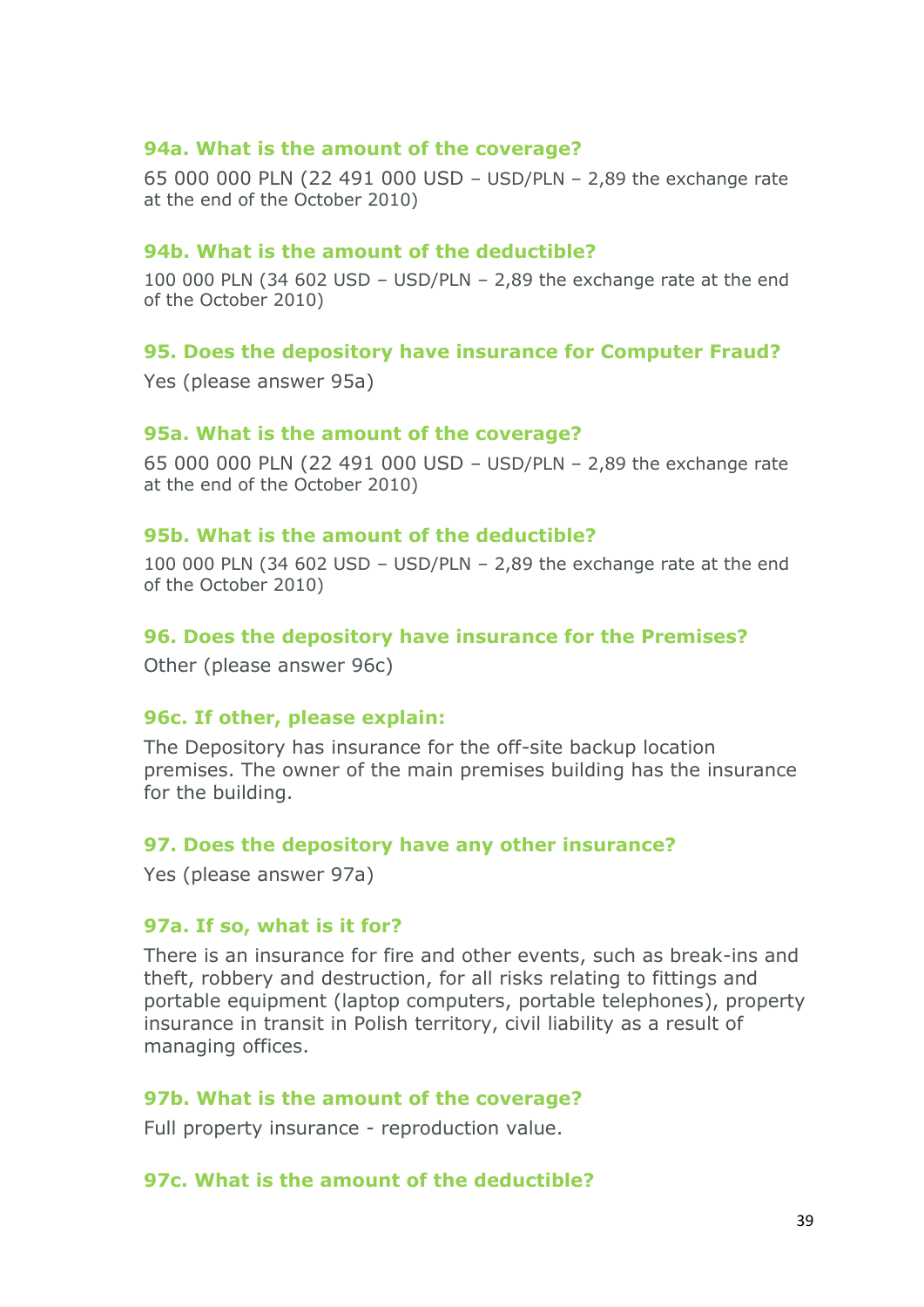#### **98. Who is the insurance carrier? If more than one insurance carrier, please list each carrier here and provide your responses to questions 98a and 98b in corresponding order.**

PZU S.A., Chartis Europe (formerly AIG Europe) - Insurance companies

**98a. Who is the insurance carrier's parent company, if applicable? (If inapplicable, simply type n/a.)**

n/a

-

**98b. What is the term of the policy?**

-

**98c. Who does the insurance cover? (Choose all that apply.) Depository** 

**99. If you feel that you would like to provide additional details on any of the given answers, feel free to provide any additional comments here (maximum of 5,000 characters) or prepare an additional document identifying the question(s) you are commenting on and upload the document under 99a:**

**99a. Upload document here:**

## **PUBLIC AVAILABILITY**

**100a. If yes, how will you be making it publicly available: (Choose all that apply.)**

**100b. Please provide web site address of publicly available questionnaire:**

**100j. Please be sure your contact details are updated. Your contact information is located in the first section of Part One within this questionnaire.**

**You have reached the end of the questionnaire. Please be sure**